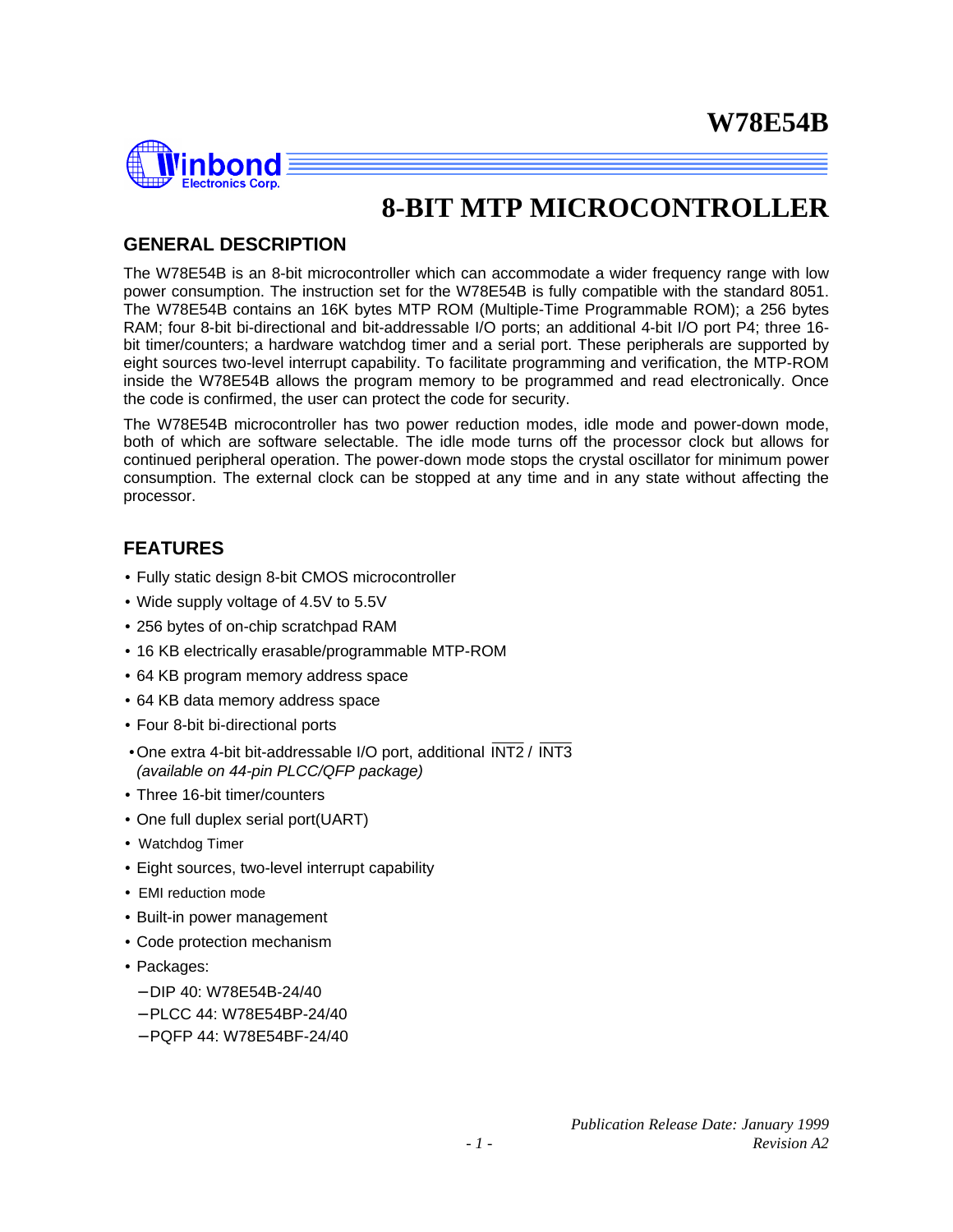

## **PIN CONFIGURATIONS**

40-Pin DIP (W78E54B)

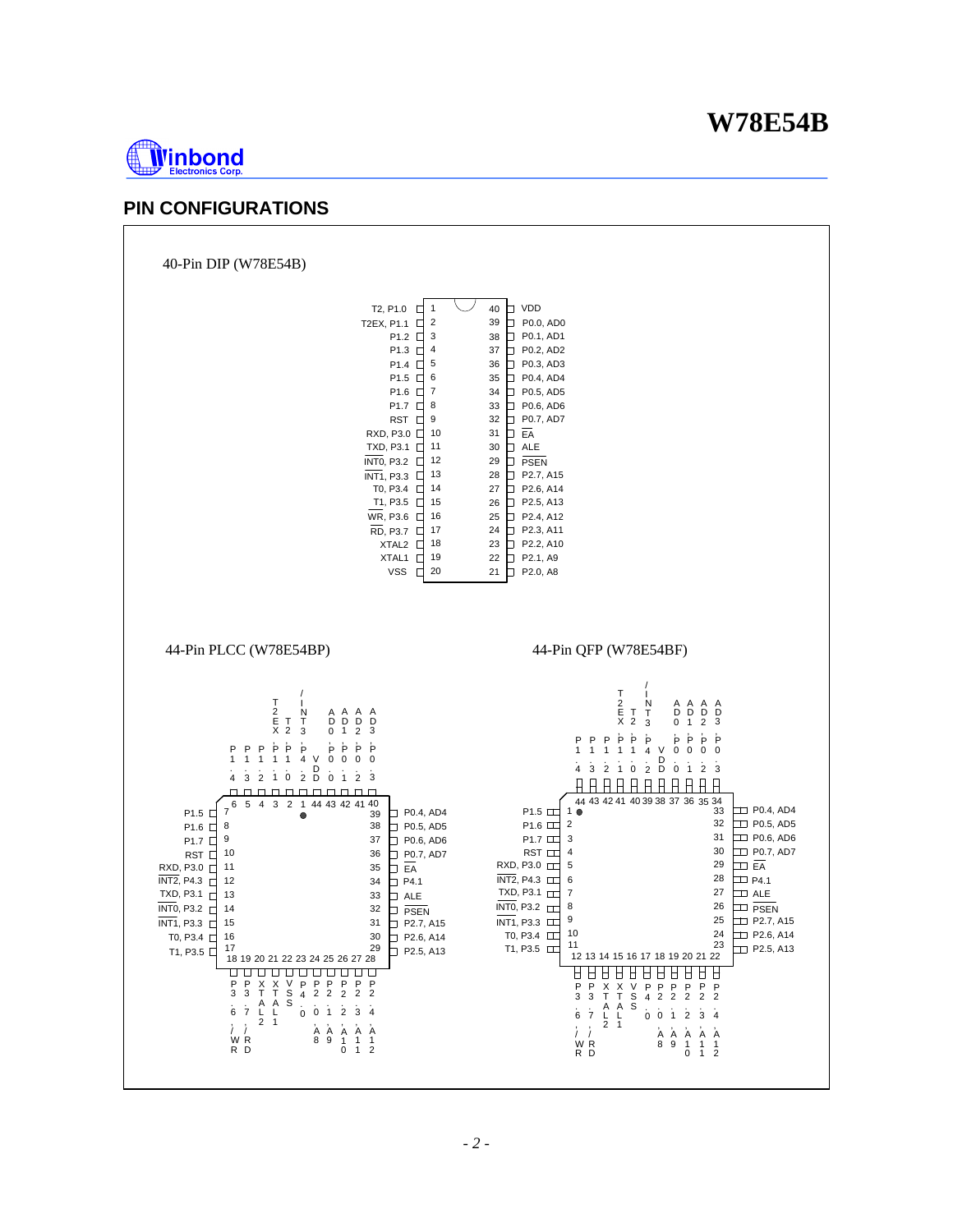

## **PIN DESCRIPTION**

| <b>SYMBOL</b>     | <b>DESCRIPTIONS</b>                                                                                                                                                                                                                                                                               |
|-------------------|---------------------------------------------------------------------------------------------------------------------------------------------------------------------------------------------------------------------------------------------------------------------------------------------------|
| EA                | <b>EXTERNAL ACCESS ENABLE:</b> This pin forces the processor to execute out of<br>external ROM. It should be kept high to access internal ROM. The ROM address and<br>data will not be presented on the bus if $\overline{EA}$ pin is high and the program counter is<br>within on-chip ROM area. |
| <b>PSEN</b>       | <b>PROGRAM STORE ENABLE: PSEN enables the external ROM data onto the Port 0</b><br>address/ data bus during fetch and MOVC operations. When internal ROM access is<br>performed, no PSEN strobe signal outputs from this pin.                                                                     |
| <b>ALE</b>        | <b>ADDRESS LATCH ENABLE:</b> ALE is used to enable the address latch that separates<br>the address from the data on Port 0.                                                                                                                                                                       |
| <b>RST</b>        | <b>RESET:</b> A high on this pin for two machine cycles while the oscillator is running resets<br>the device.                                                                                                                                                                                     |
| XTAL1             | <b>CRYSTAL1</b> : This is the crystal oscillator input. This pin may be driven by an external<br>clock.                                                                                                                                                                                           |
| XTAL <sub>2</sub> | <b>CRYSTAL2:</b> This is the crystal oscillator output. It is the inversion of XTAL1.                                                                                                                                                                                                             |
| Vss               | <b>GROUND:</b> Ground potential                                                                                                                                                                                                                                                                   |
| <b>VDD</b>        | <b>POWER SUPPLY:</b> Supply voltage for operation.                                                                                                                                                                                                                                                |
| P0.0-P0.7         | <b>PORT 0:</b> Port 0 is a bi-directional I/O port which also provides a multiplexed low order<br>address/data bus during accesses to external memory. The pins of Port 0 can be<br>individually configured to open-drain or standard port with internal pull-ups.                                |
|                   | P1.0-P1.7   PORT 1: Port 1 is a bi-directional I/O port with internal pull-ups. The bits have alternate<br>functions which are described below:                                                                                                                                                   |
|                   | T2(P1.0): Timer/Counter 2 external count input                                                                                                                                                                                                                                                    |
|                   | T2EX(P1.1): Timer/Counter 2 Reload/Capture control                                                                                                                                                                                                                                                |
| P2.0-P2.7         | <b>PORT 2:</b> Port 2 is a bi-directional I/O port with internal pull-ups. This port also provides<br>the upper address bits for accesses to external memory.                                                                                                                                     |
| P3.0-P3.7         | <b>PORT 3:</b> Port 3 is a bi-directional I/O port with internal pull-ups. All bits have alternate<br>functions, which are described below:<br>RXD(P3.0) : Serial Port receiver input<br>TXD(P3.1) : Serial Port transmitter output                                                               |
|                   | INTO (P3.2) : External Interrupt 0                                                                                                                                                                                                                                                                |
|                   | INT1(P3.3): External Interrupt 1<br>T0(P3.4)<br>: Timer 0 External Input<br>T1(P3.5)<br>: Timer 1 External Input                                                                                                                                                                                  |
|                   | WR (P3.6) : External Data Memory Write Strobe                                                                                                                                                                                                                                                     |
|                   | RD (P3.7) : External Data Memory Read Strobe                                                                                                                                                                                                                                                      |
| P4.0-P4.3         | <b>PORT 4:</b> Another bit-addressable bidirectional I/O port P4. P4.3 and P4.2 are<br>alternative function pins. It can be used as general I/O port or external interrupt input<br>sources (INT2/INT3).                                                                                          |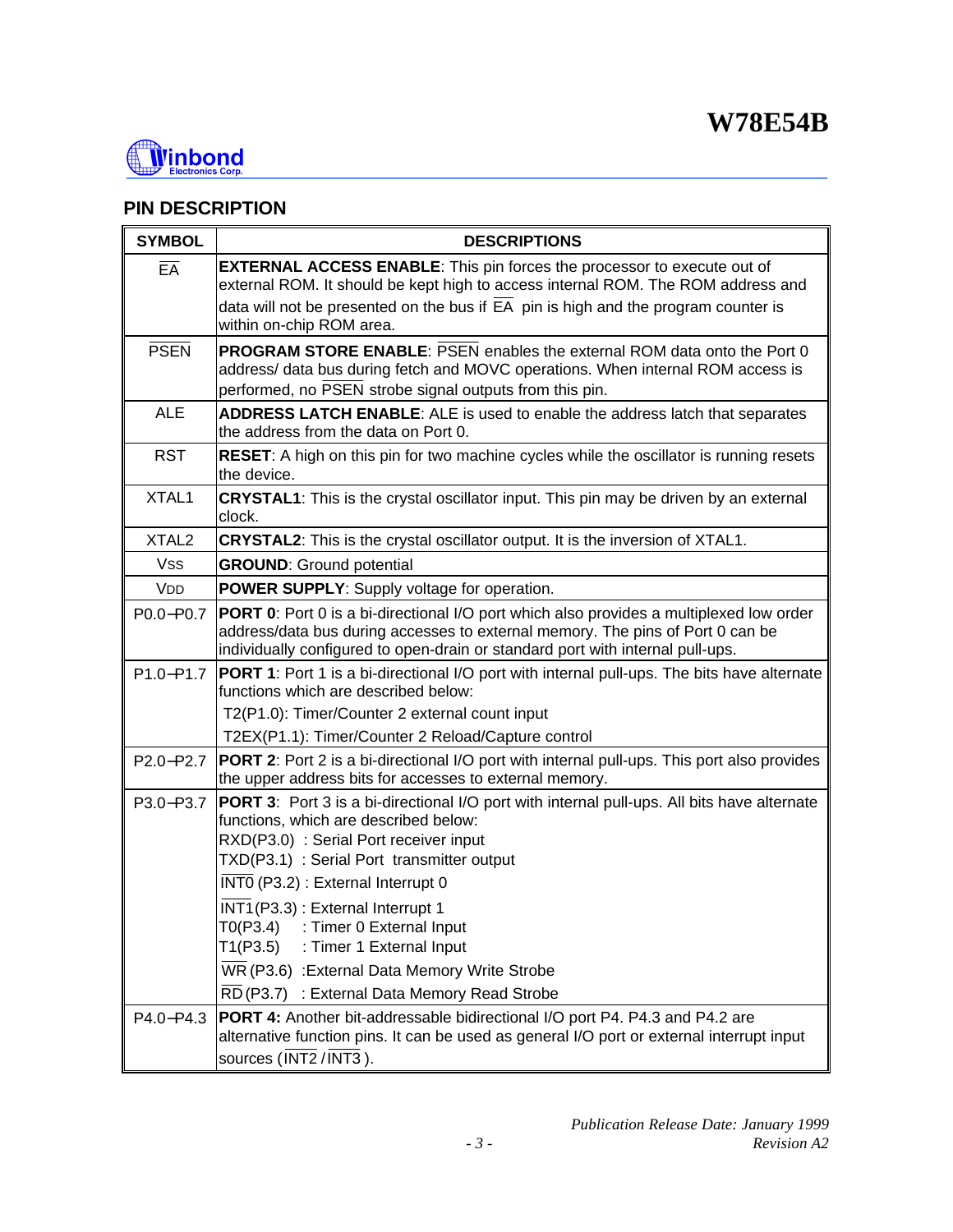

## **BLOCK DIAGRAM**



## **FUNCTIONAL DESCRIPTION**

The W78E54B architecture consists of a core controller surrounded by various registers, five general purpose I/O ports, 256 bytes of RAM, three timer/counters, and a serial port. The processor supports 111 different opcodes and references both a 64K program address space and a 64K data storage space.

## **Timers 0, 1, and 2**

Timers 0, 1, and 2 each consist of two 8-bit data registers. These are called TL0 and TH0 for Timer 0, TL1 and TH1 for Timer 1, and TL2 and TH2 for Timer 2. The TCON and TMOD registers provide control functions for timers 0 and 1. The T2CON register provides control functions for Timer 2. RCAP2H and RCAP2L are used as reload/capture registers for Timer 2.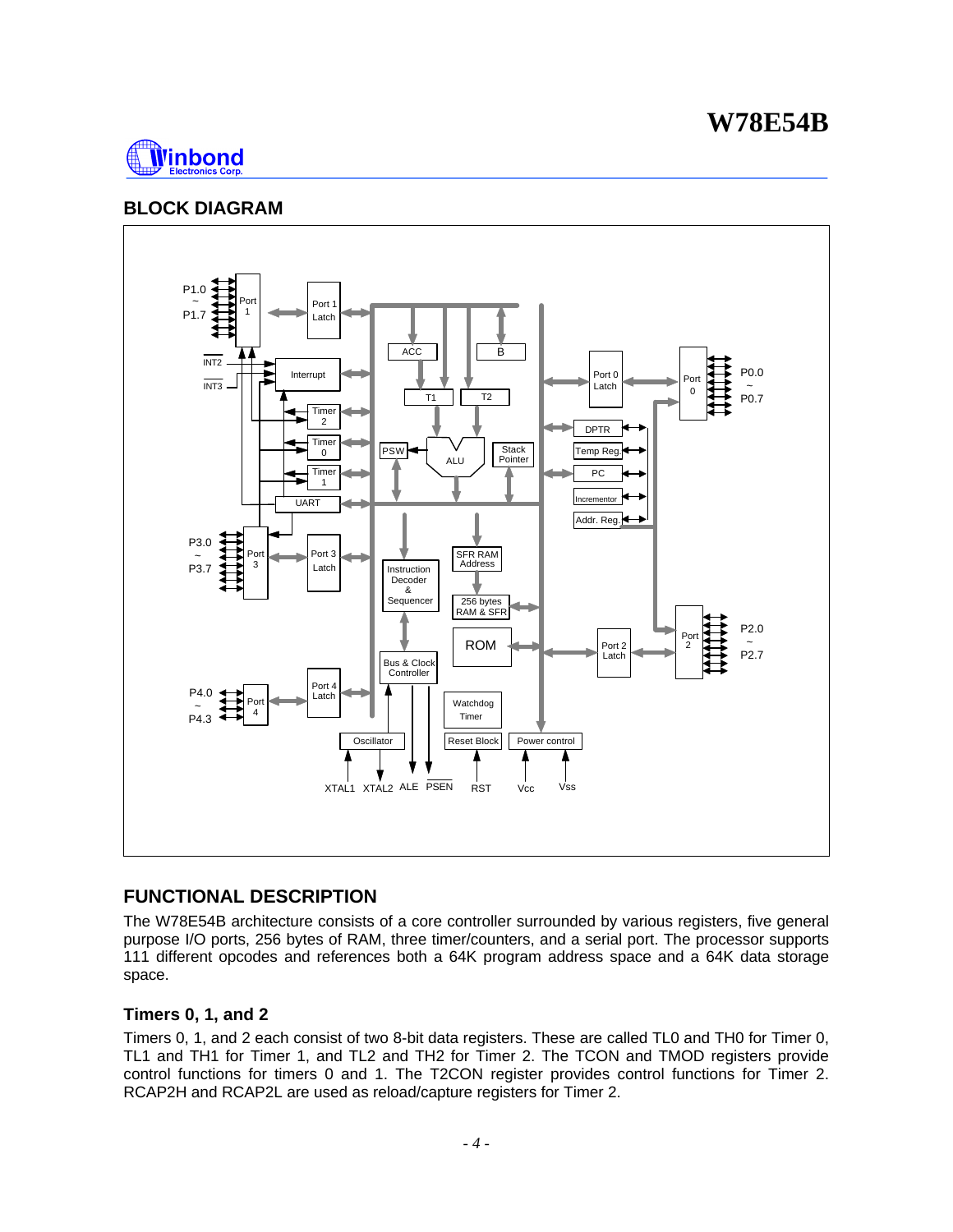

The operations of Timer 0 and Timer 1 are the same as in the W78C51. Timer 2 is a special feature of the W78E54B: it is a 16-bit timer/counter that is configured and controlled by the T2CON register. Like Timers 0 and 1, Timer 2 can operate as either an external event counter or as an internal timer, depending on the setting of bit C/T2 in T2CON. Timer 2 has three operating modes: capture, autoreload, and baud rate generator. The clock speed at capture or auto-reload mode is the same as that of Timers 0 and 1.

## **New Defined Peripheral**

In order to be more suitable for I/O, an extra 4-bit bit-addressable port P4 and two external interrupt INT2 , INT3 has been added to either the PLCC or QFP 44 pin package. And description follows:

## **1. INT2 / INT3**

Two additional external interrupts, INT2 and INT3 , whose functions are similar to those of external interrupt 0 and 1 in the standard 80C52. The functions/status of these interrupts are determined/shown by the bits in the XICON (External Interrupt Control) register. The XICON register is bit-addressable but is not a standard register in the standard 80C52. Its address is at 0C0H. To set/clear bits in the XICON register, one can use the "SETB (/CLR) bit" instruction. For example, "SETB 0C2H" sets the EX2 bit of XICON.

#### **XICON - external interrupt control (C0H)**

| nvo<br>د∧ | $\Gamma V$<br>∟∧∿ | $-1$<br>╺<br>د∟ا | r-a<br>. | DV0<br>∼∠ | rvo<br>⊏∧∠ | IE <sub>2</sub> | $- - -$<br>. . |
|-----------|-------------------|------------------|----------|-----------|------------|-----------------|----------------|
|           |                   | __               |          |           |            |                 |                |

PX3: External interrupt 3 priority high if set

EX3: External interrupt 3 enable if set

IE3: If IT3 = 1, IE3 is set/cleared automatically by hardware when interrupt is detected/serviced

IT3: External interrupt 3 is falling-edge/low-level triggered when this bit is set/cleared by software

PX2: External interrupt 2 priority high if set

EX2: External interrupt 2 enable if set

IE2: If IT2 = 1, IE2 is set/cleared automatically by hardware when interrupt is detected/serviced

IT2: External interrupt 2 is falling-edge/low-level triggered when this bit is set/cleared by software

**Eight-source interrupt informations:**

| <b>INTERRUPT</b><br><b>SOURCE</b> | <b>VECTOR</b><br><b>ADDRESS</b> | <b>POLLING</b><br><b>SEQUENCE WITHIN</b><br><b>PRIORITY LEVEL</b> | <b>ENABLE</b><br><b>REQUIRED</b><br><b>SETTINGS</b> | <b>INTERRUPT</b><br><b>TYPE</b><br><b>EDGE/LEVEL</b> |
|-----------------------------------|---------------------------------|-------------------------------------------------------------------|-----------------------------------------------------|------------------------------------------------------|
| External Interrupt 0              | 03H                             | 0 (highest)                                                       | IE.0                                                | TCON.0                                               |
| Timer/Counter 0                   | 0BH                             |                                                                   | IE.1                                                |                                                      |
| <b>External Interrupt 1</b>       | 13H                             | $\overline{2}$                                                    | IE.2                                                | TCON.2                                               |
| Timer/Counter 1                   | 1BH                             | 3                                                                 | IE.3                                                |                                                      |
| <b>Serial Port</b>                | 23H                             | 4                                                                 | IE.4                                                |                                                      |
| Timer/Counter 2                   | 2BH                             | 5                                                                 | IE.5                                                |                                                      |
| <b>External Interrupt 2</b>       | 33H                             | 6                                                                 | XICON.2                                             | XICON.0                                              |
| <b>External Interrupt 3</b>       | 3BH                             | (lowest)                                                          | XICON.6                                             | XICON.3                                              |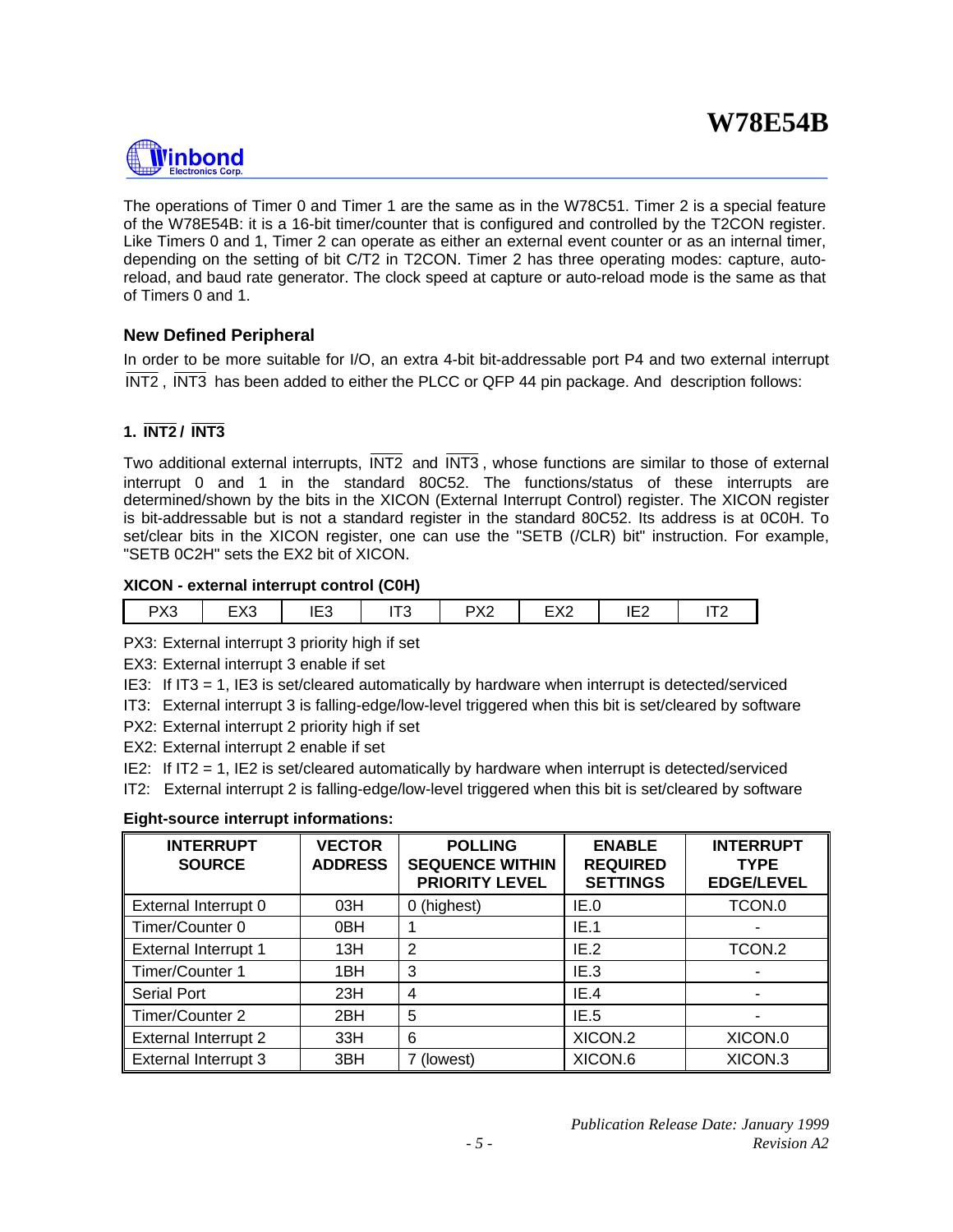

## **2. PORT4**

Another bit-addressable port P4 is also available and only 4 bits (P4<3:0>) can be used. This port address is located at 0D8H with the same function as that of port P1, except the P4.3 and P4.2 are alternative function pins. It can be used as general I/O pins or external interrupt input sources (INT2 ,  $\overline{\text{INT3}}$ ).

Example:

| P4         | REG 0D8H |                                      |
|------------|----------|--------------------------------------|
| <b>MOV</b> | P4. #0AH | ; Output data "A" through P4.0–P4.3. |
| <b>MOV</b> | A. P4    | ; Read P4 status to Accumulator.     |
| SETB       | P4.0     | $\frac{1}{2}$ Set bit P4.0           |
| CLR.       | P4.1     | ; Clear bit P4.1                     |

#### **3. Reduce EMI Emission**

Because of on-chip MTP-ROM, when a program is running in internal ROM space, the ALE will be unused. The transition of ALE will cause noise, so it can be turned off to reduce the EMI emission if it is useless. Turning off the ALE signal transition only requires setting the bit 0 of the AUXR SFR, which is located at 08Eh. When ALE is turned off, it will be reactivated when the program accesses external ROM/RAM data or jumps to execute an external ROM code. The ALE signal will turn off again after it has been completely accessed or the program returns to internal ROM code space. The AO bit in the AUXR register, when set, disables the ALE output. In order to reduce EMI emission from oscillation circuitry, W78E54B allows user to diminish the gain of on-chip oscillator amplifiers by using programmer to clear the B7 bit of security register. Once B7 is set to 0, a half of gain will be decreased. Care must be taken if user attempts to diminish the gain of oscillator amplifier, reducing a half of gain may affect the external crystal operating improperly at high frequency above 24 MHz. The value of R and C1,C2 may need some adjustment while running at lower gain.

#### **\*\*\*AUXR - Auxiliary register (8EH)**

|--|--|

AO: Turn off ALE output.

## **4. Power-off Flag**

#### **\*\*\*PCON - Power control (87H)**

| GF1<br>---<br>__<br>ᅚ<br>$\bullet$<br>ັ<br>$-$ |
|------------------------------------------------|
|------------------------------------------------|

- POF: Power off flag. Bit is set by hardware when power on reset. It can be cleared by software to determine chip reset is a warm boot or cold boot.
- GF1, GF0: These two bits are general-purpose flag bits for the user.
- PD: Power down mode bit. Set it to enter power down mode.
- IDL: Idle mode bit. Set it to enter idle mode.

The power-off flag is located at PCON.4. This bit is set when VDD has been applied to the part. It can be used to determine if a reset is a warm boot or a cold boot if it is subsequently reset by software.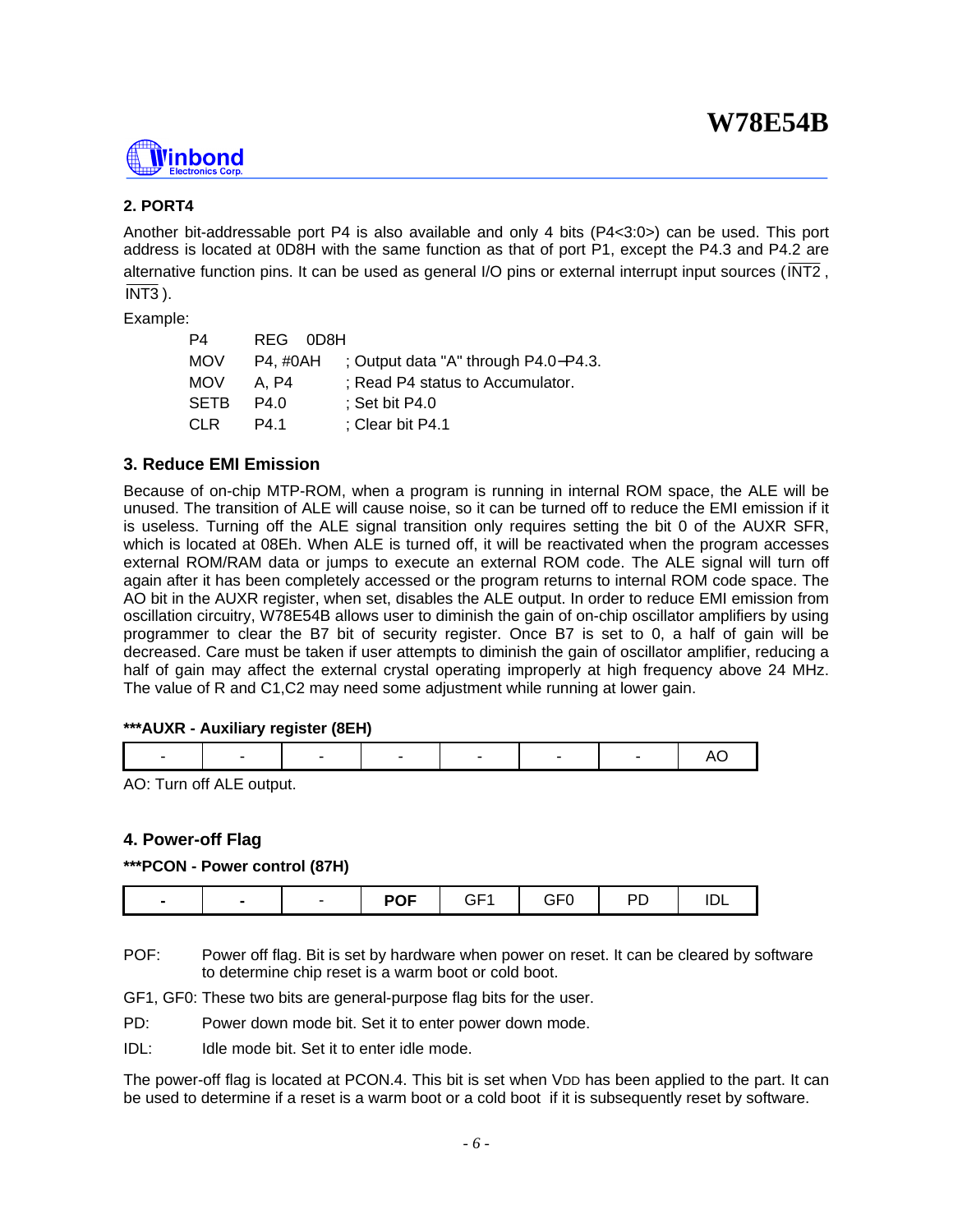# **Ninbond**

### **Watchdog Timer**

The Watchdog timer is a free-running timer which can be programmed by the user to serve as a system monitor, a time-base generator or an event timer. It is basically a set of dividers that divide the system clock. The divider output is selectable and determines the time-out interval. When the time-out occurs, a system reset can also be caused if it is enabled. The main use of the Watchdog timer is as a system monitor. This is important in real-time control applications. In case of power glitches or electro-magnetic interference, the processor may begin to execute errant code. If this is left unchecked the entire system may crash. The watchdog time-out selection will result in different time-out values depending on the clock speed. The Watchdog timer will be disabled on reset. In general, software should restart the Watchdog timer to put it into a known state. The control bits that support the Watchdog timer are discussed below.

#### **Watchdog Timer Control Register**



ENW : Enable watch-dog if set.

CLRW : Clear watch-dog timer and prescaler if set. This flag will be cleared automatically

WIDL : If this bit is set, watch-dog is enabled under IDLE mode. If cleared, watch-dog is disabled under IDLE mode. Default is cleared.

PS2, PS1, PS0 : Watch-dog prescaler timer select. Prescaler is selected when set PS2~0 as follows:

| PS2 PS1 PS0 | PRESCALER SELECT |
|-------------|------------------|
|             | 2                |
|             |                  |
|             | я                |
|             | 16               |
|             | 32               |
|             | 64               |
|             | 128              |
|             | 256              |

The time-out period is obtained using the following equation:

$$
\frac{1}{\text{OSC}} \times 2^{14} \times \text{PRESCALER} \times 1000 \times 12 \text{ mS}
$$

Before Watchdog time-out occurs, the program must clear the 14-bit timer by writing 1 to WDTC.6 (CLRW). After 1 is written to this bit, the 14-bit timer , prescaler and this bit will be reset on the next instruction cycle. The Watchdog timer is cleared on reset.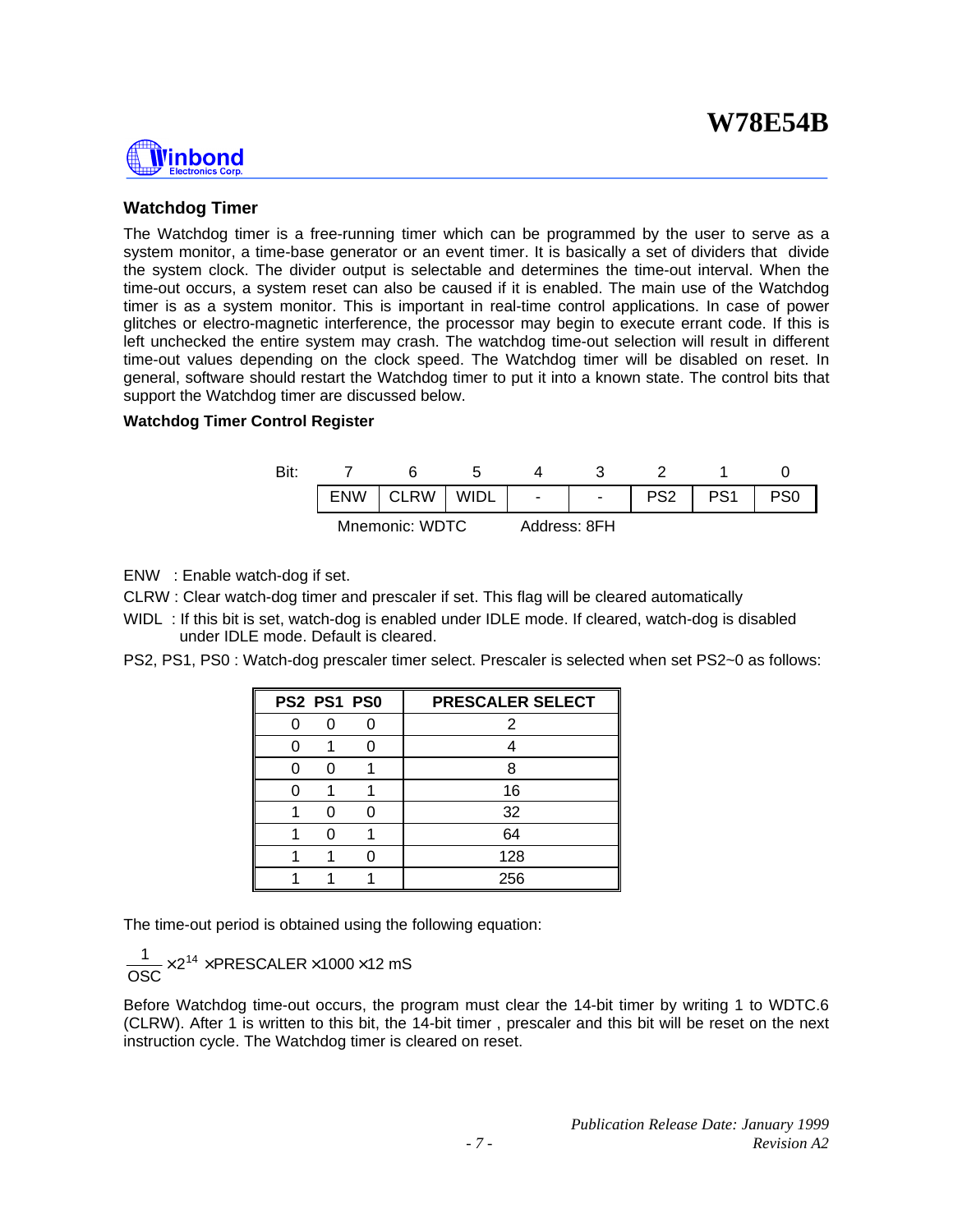



Typical Watch-Dog time-out period when OSC = 20 MHz

|   | <b>PS2 PS1 PS0</b> | <b>WATCHDOG TIME-OUT PERIOD</b> |
|---|--------------------|---------------------------------|
| ი | 0                  | 19.66 mS                        |
|   |                    | 39.32 mS                        |
| ი |                    | 78.64 mS                        |
|   |                    | 157.28 mS                       |
| 0 | O                  | 314.57 mS                       |
| ŋ |                    | 629.14 mS                       |
|   |                    | 1.25S                           |
|   |                    | 2.50S                           |

## **Clock**

The W78E54B is designed to be used with either a crystal oscillator or an external clock. Internally, the clock is divided by two before it is used. This makes the W78E54B relatively insensitive to duty cycle variations in the clock. The W78E54B incorporates a built-in crystal oscillator. To make the oscillator work, a crystal must be connected across pins XTAL1 and XTAL2. In addition, a load capacitor must be connected from each pin to ground. An external clock source should be connected to pin XTAL1. Pin XTAL2 should be left unconnected. The XTAL1 input is a CMOS-type input, as required by the crystal oscillator.

#### **Power Management**

#### **Idle Mode**

The idle mode is entered by setting the IDL bit in the PCON register. In the idle mode, the internal clock to the processor is stopped. The peripherals and the interrupt logic continue to be clocked. The processor will exit idle mode when either an interrupt or a reset occurs.

#### **Power-down Mode**

When the PD bit of the PCON register is set, the processor enters the power-down mode. In this mode all of the clocks are stopped, including the oscillator. The only way to exit power-down mode is by a reset.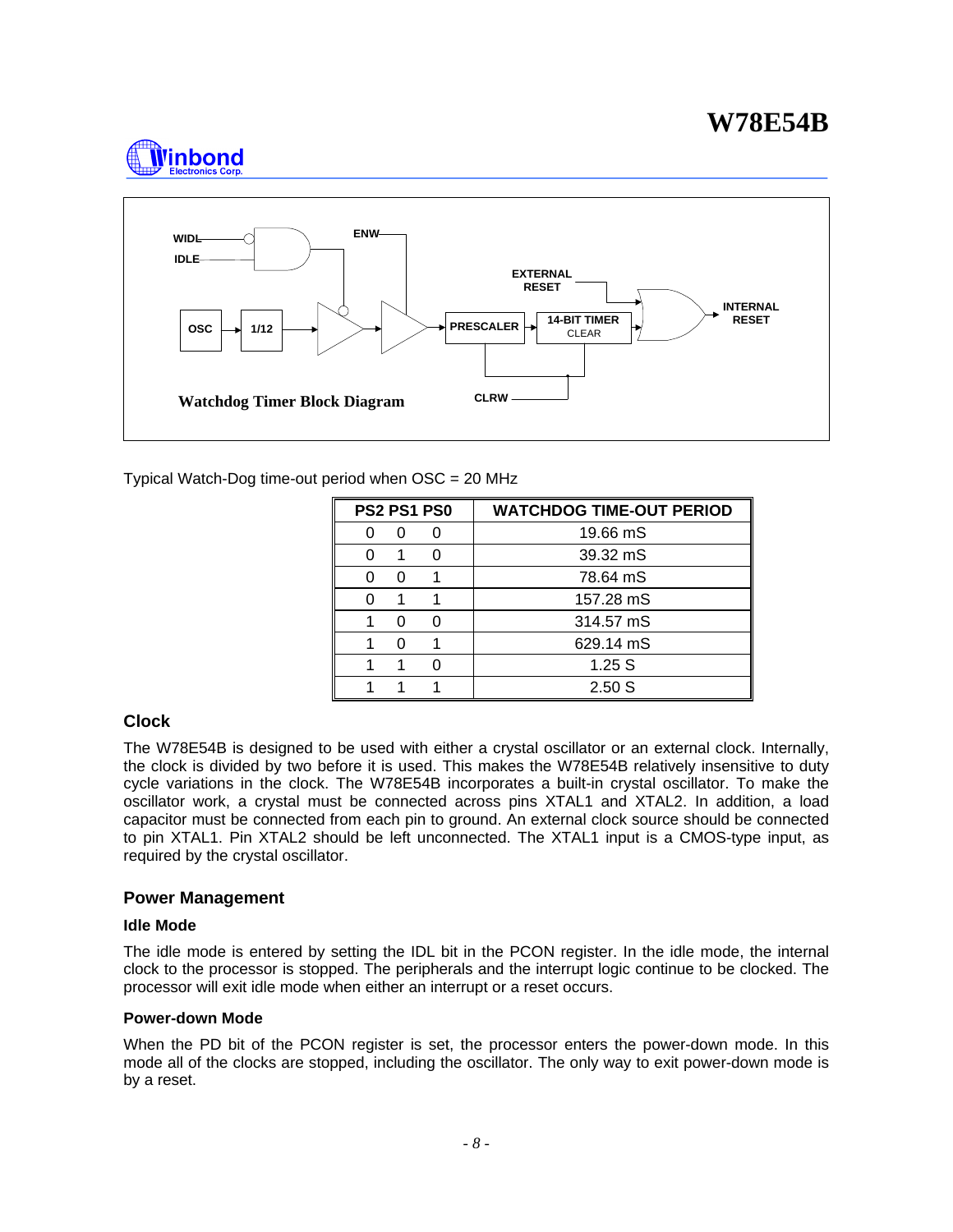

#### **Reset**

The external RESET signal is sampled at S5P2. To take effect, it must be held high for at least two machine cycles while the oscillator is running. An internal trigger circuit in the reset line is used to deglitch the reset line when the W78E54B is used with an external RC network. The reset logic also has a special glitch removal circuit that ignores glitches on the reset line.

During reset, the ports are initialized to FFH, the stack pointer to 07H, PCON (with the exception of bit 4) to 00H, and all of the other SFR registers except SBUF to 00H. SBUF is not reset.

## **ON-CHIP MTP ROM CHARACTERISTICS**

The W78E54B has several modes to program the on-chip MTP-ROM. All these operations are configured by the pins RST, ALE, PSEN, A9CTRL(P3.0), A13CTRL(P3.1), A14CTRL(P3.2), OECTRL(P3.3), CE(P3.6), OE (P3.7), A0(P1.0) and VPP(EA ). Moreover, the A15−A0(P2.7−P2.0, P1.7−P1.0) and the D7−D0(P0.7−P0.0) serve as the address and data bus respectively for these operations.

#### **Read Operation**

This operation is supported for customer to read their code and the Security bits. The data will not be valid if the Lock bit is programmed to low.

#### **Output Disable Condition**

When the  $\overline{OE}$  is set to high, no data output appears on the D7..D0.

#### **Program Operation**

This operation is used to program the data to MTP ROM and the security bits. Program operation is done when the Vpp is reach to Vcp (12.5V) level, CE set to low, and OE set to high.

#### **Program Verify Operation**

All the programming data must be checked after program operations. This operation should be performed after each byte is programmed; it will ensure a substantial program margin.

#### **Erase Operation**

An erase operation is the only way to change data from 0 to 1. This operation will erase all the MTP ROM cells and the security bits from 0 to 1. This erase operation is done when the Vpp is reach to Vep level, CE set to low, and OE set to high.

#### **Erase Verify Operation**

After an erase operation, all of the bytes in the chip must be verified to check whether they have been successfully erased to 1 or not. The erase verify operation automatically ensures a substantial erase margin. This operation will be done after the erase operation if  $Vpp = Vep (14.5V)$ ,  $\overline{CE}$  is high and  $\overline{OE}$  is low.

## **Program/Erase Inhibit Operation**

This operation allows parallel erasing or programming of multiple chips with different data. When  $P3.6(CE) = VIH$ ,  $P3.7(OE) = VIH$ , erasing or programming of non-targeted chips is inhibited. So, except for the P3.6 and P3.7 pins, the individual chips may have common inputs.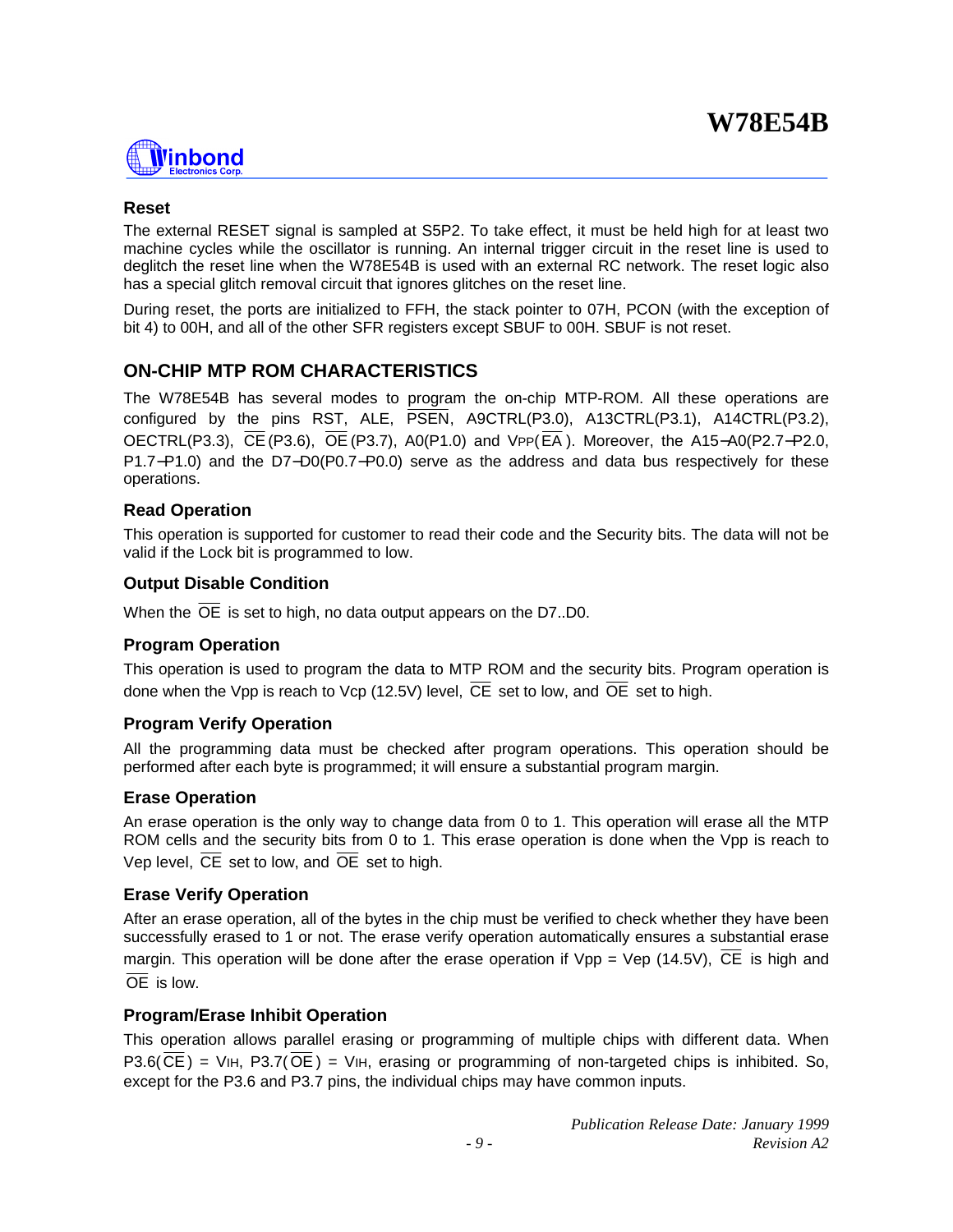

## **Company/Device ID Read Operation**

This operation is supported for MTP ROM programmer to get the company ID or device ID on the W78E54B.

| <b>OPERATIONS</b>   | P <sub>3.0</sub> | P <sub>3.1</sub> | P <sub>3.2</sub> | P3.3     | P3.6              | P <sub>3.7</sub> | EA         | <b>P2,P1</b> | P <sub>0</sub> | <b>NOTE</b> |
|---------------------|------------------|------------------|------------------|----------|-------------------|------------------|------------|--------------|----------------|-------------|
|                     | (A9)             | (A13             | (A14             | (OE      | $(\overline{CE})$ | $\overline{OE}$  | (VPP)      | (A15A0)      | (D7.D0)        |             |
|                     | CTRL)            |                  | CTRL) CTRL)      | CTRL)    |                   |                  |            |              |                |             |
| Read                | $\Omega$         | 0                | 0                | 0        | 0                 | $\Omega$         | 1          | Address      | Data Out       |             |
| Output Disable      | $\mathbf 0$      | $\Omega$         | $\Omega$         | 0        | 0                 | 1                | 1          | X            | Hi-Z           |             |
| Program             | $\Omega$         | 0                | $\Omega$         | 0        | $\Omega$          | 1                | <b>VCP</b> | Address      | Data In        |             |
| Program Verify      | 0                | $\Omega$         | $\Omega$         | 0        | 1                 | $\Omega$         | <b>VCP</b> | Address      | Data Out       | @3          |
| Erase               | 1                | 0                | $\Omega$         | 0        | 0                 | 1                | <b>VEP</b> | A0:0         | Data In        | @4          |
|                     |                  |                  |                  |          |                   |                  |            | others: X    | 0FFH           |             |
| <b>Erase Verify</b> | 1                | 0                | $\Omega$         | $\Omega$ | 1                 | $\Omega$         | <b>VEP</b> | Address      | Data Out       | @5          |
| Program/Erase       | X                | $\Omega$         | $\Omega$         | 0        | 1                 | 1                | VCP/       | X            | X              |             |
| Inhibit             |                  |                  |                  |          |                   |                  | <b>VEP</b> |              |                |             |
| Company ID          | 1                | $\Omega$         | $\Omega$         | 0        | $\Omega$          | $\Omega$         | 1          | $A0 = 0$     | Data Out       |             |
| Device ID           | 1                | 0                | $\Omega$         | 0        | $\Omega$          | $\mathbf 0$      | 1          | $A0 = 1$     | Data Out       |             |

Notes:

1. All these operations happen in RST = VIH,  $ALE = VIL$  and  $\overline{PSEN} = VIH$ .

2. VCP = 12.5V, VEP = 14.5V, VIH = VDD, VIL = Vss.

3. The program verify operation follows behind the program operation.

4. This erase operation will erase all the on-chip MTP-ROM cells and the Security bits.

5. The erase verify operation follows behind the erase operation.

## **SECURITY BITS**

During the on-chip MTP-ROM operation mode, the MTP-ROM can be programmed and verified repeatedly. Until the code inside the MTP-ROM is confirmed OK, the code can be protected. The protection of MTP ROM and those operations on it are described below.

The W78E54B has several Special Setting Registers, including the Security Register and Company/Device ID Registers, which can not be accessed in normal mode. These registers can only be accessed from the MTP-ROM operation mode. Those bits of the Security Registers can not be changed once they have been programmed from high to low. They can only be reset through eraseall operation. The contents of the Company ID and Device ID registers have been set in factory. Both registers are addressed by the A0 address line during the same specific condition. The Security Register is addressed in the MTP-ROM operation mode by address #0FFFFh.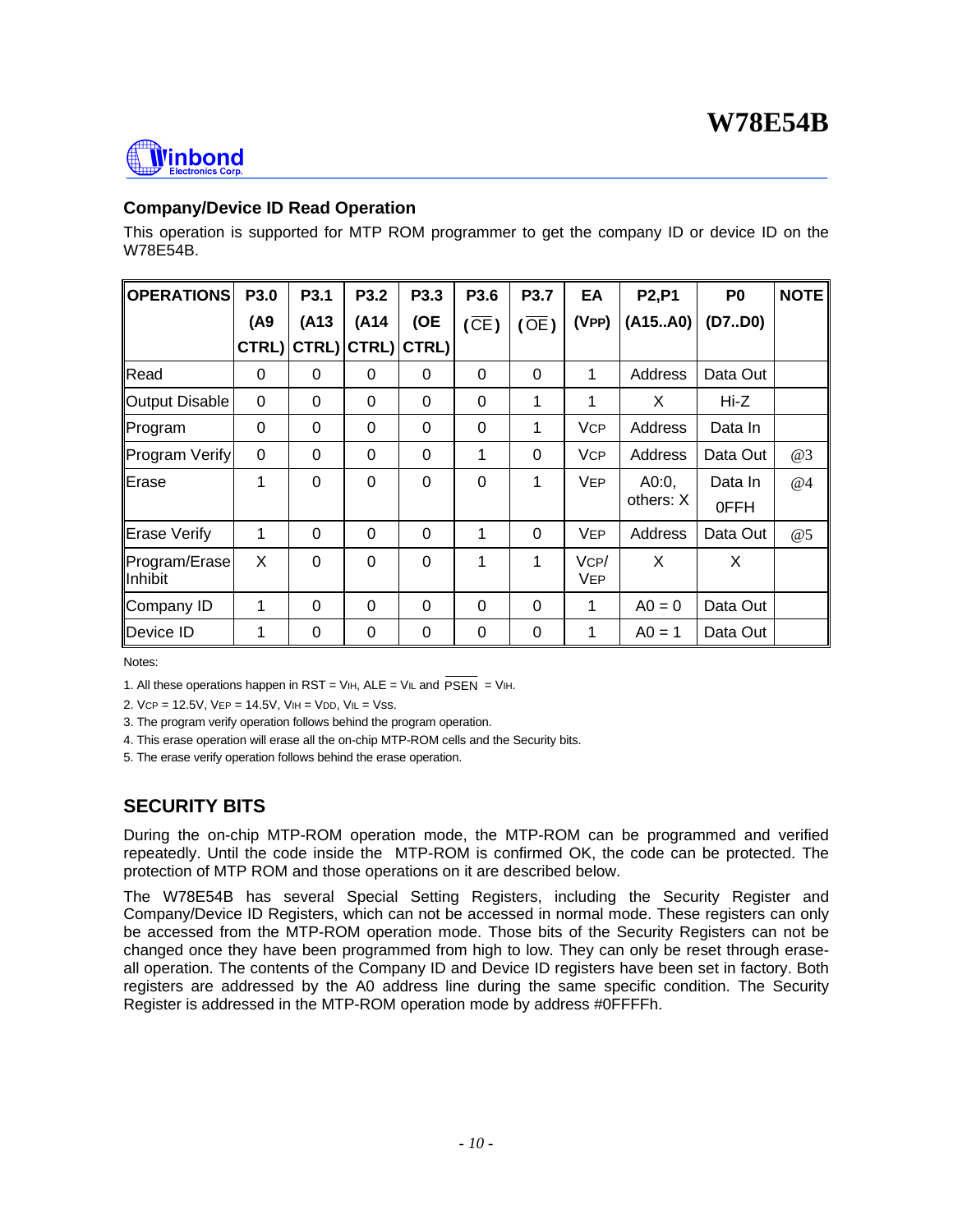# **l'inbond**



#### **Lock bit**

This bit is used to protect the customer's program code in the W78E54B. It may be set after the programmer finishes the programming and verifies sequence. Once this bit is set to logic 0, both the MTP ROM data and Special Setting Registers can not be accessed again.

#### **MOVC Inhibit**

This bit is used to restrict the accessible region of the MOVC instruction. It can prevent the MOVC instruction in external program memory from reading the internal program code. When this bit is set to logic 0, a MOVC instruction in external program memory space will be able to access code only in the external memory, not in the internal memory. A MOVC instruction in internal program memory space will always be able to access the ROM data in both internal and external memory. If this bit is logic 1, there are no restrictions on the MOVC instruction.

#### **Encryption**

This bit is used to enable/disable the encryption logic for code protection. Once encryption feature is enabled, the data presented on port 0 will be encoded via encryption logic. Only whole chip erase will reset this bit.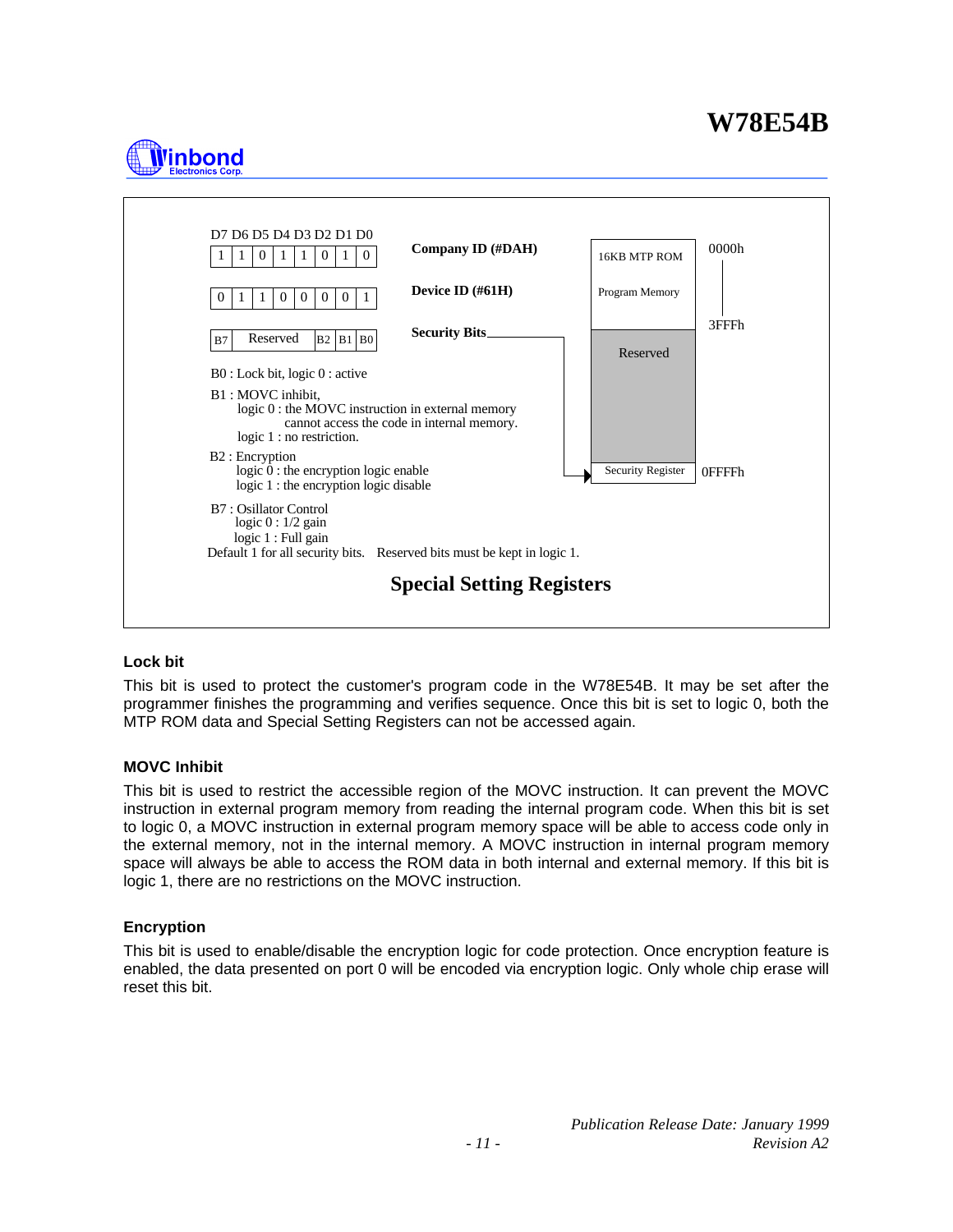



## **ABSOLUTE MAXIMUM RATINGS**

| <b>PARAMETER</b>             | <b>SYMBOL</b> | MIN.       | MAX.       | UNIT |
|------------------------------|---------------|------------|------------|------|
| DC Power Supply              | Vpp–Vss       | $-0.3$     | $+7.0$     |      |
| Input Voltage                | Vin           | $VSS -0.3$ | $VDD +0.3$ |      |
| <b>Operating Temperature</b> | l A           |            | 70         | °C   |
| <b>Storage Temperature</b>   | Tsт           | -55        | $+150$     | °C   |

Note: Exposure to conditions beyond those listed under Absolute Maximum Ratings may adversely affect the life and reliability of the device.

## **DC CHARACTERISTICS**

VCC−VSS = 5V ±10%, TA = 25° C, unless otherwise specified.

| <b>PARAMETER</b>                        | <b>SYMBOL</b>                  | <b>TEST CONDITIONS</b>               |        | <b>SPECIFICATION</b> | <b>UNIT</b> |
|-----------------------------------------|--------------------------------|--------------------------------------|--------|----------------------|-------------|
|                                         |                                |                                      | MIN.   | MAX.                 |             |
| <b>Operating Voltage</b>                | <b>VDD</b>                     |                                      | 4.5    | 5.5                  | $\vee$      |
| <b>Operating Current</b>                | <b>IDD</b>                     | No load, $VDD = 5.5V$ ,<br>$RST = 1$ |        | 20                   | mA          |
| <b>Idle Current</b>                     | <b>IIDLE</b>                   | Idle mode $VDD = 5.5V$               |        | 6                    | mA          |
| <b>Power Down Current</b>               | <b>IPWDN</b>                   | Power-down mode                      |        | 50                   | μA          |
|                                         |                                | $VDD = 5.5V$                         |        |                      |             |
| Input Current                           | IIN <sub>1</sub>               | $VDD = 5.5V$                         | -50    | $+10$                | μA          |
| P1, P2, P3, P4                          |                                | $V_{IN} = 0V$ or $V_{DD}$            |        |                      |             |
| Logical 1-to-0 Transition               | Itl                            | $VDD = 5.5V$                         | $-550$ |                      | μA          |
| Current P1, P2, P3 <sup>(*1)</sup> , P4 |                                | $V_{IN} = 2.0V^{(1)}$                |        |                      |             |
| <b>Input Current</b>                    | $\overline{I}$ IN <sub>2</sub> | $VDD = 5.5V$                         | $-10$  | $+300$               | μA          |
| $RST^{(2)}$                             |                                | $VIN = VDD$                          |        |                      |             |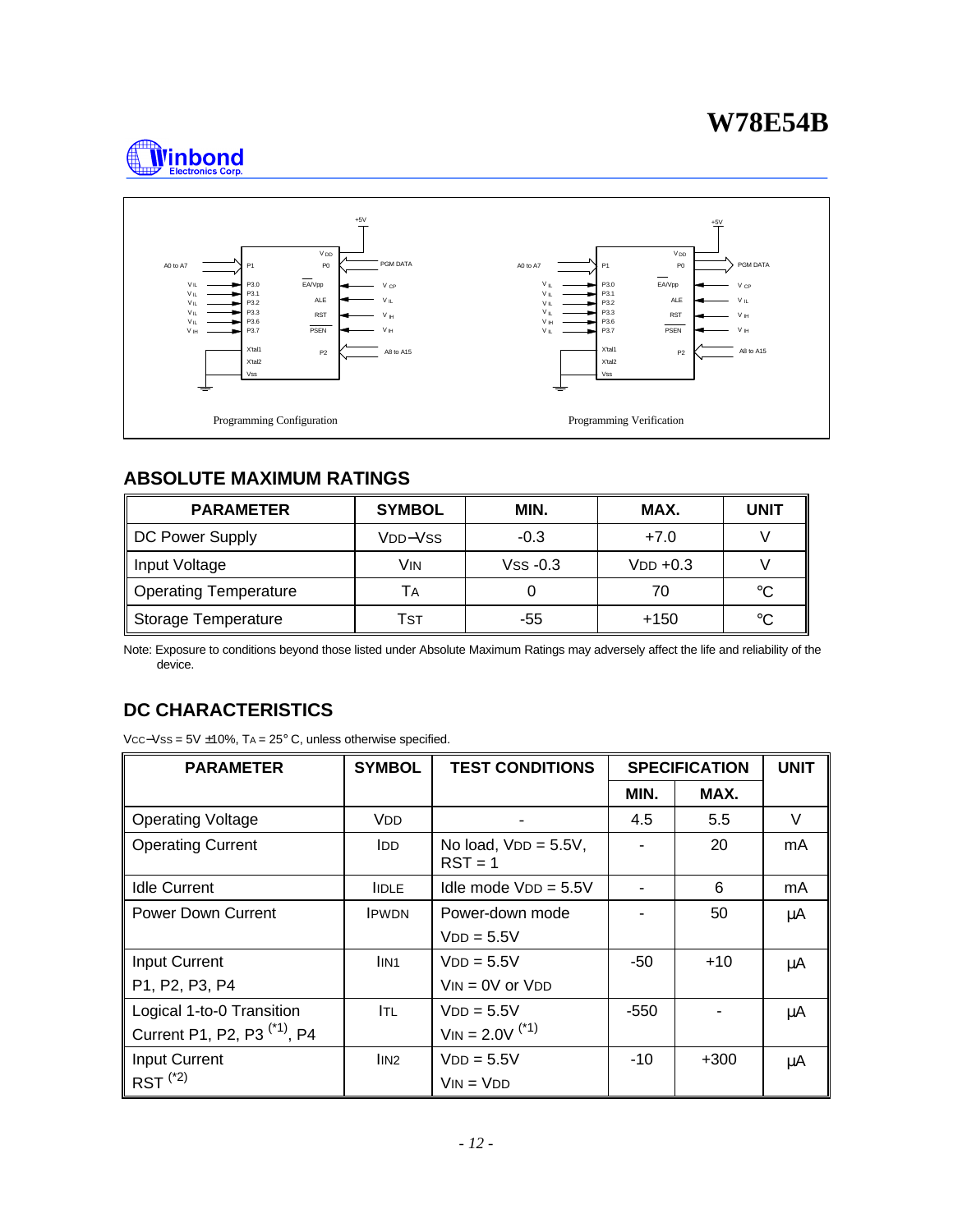

| DC Characteristics, continued |  |
|-------------------------------|--|
|                               |  |

| <b>PARAMETER</b>                                        | <b>SYMBOL</b>    | <b>TEST</b>          |                       | <b>SPECIFICATION</b> | <b>UNIT</b> |
|---------------------------------------------------------|------------------|----------------------|-----------------------|----------------------|-------------|
|                                                         |                  | <b>CONDITIONS</b>    | MIN.                  | MAX.                 |             |
| Input Leakage Current                                   | <b>ILK</b>       | $VDD = 5.5V$         | $-10$                 | $+10$                | μA          |
| PO, EA                                                  |                  | $0V < V$ IN < $V$ DD |                       |                      |             |
| <b>Output Low Voltage</b>                               | VOL <sub>1</sub> | $VDD = 4.5V$         | $\blacksquare$        | 0.45                 | V           |
| P1, P2, P3, P4                                          |                  | $IOL1 = +2 mA$       |                       |                      |             |
| <b>Output Low Voltage</b>                               | VOL <sub>2</sub> | $VDD = 4.5V$         |                       | 0.45                 | $\vee$      |
| ALE. $\overline{\mathsf{PSEN}}$ . P0 <sup>(*3)</sup>    |                  | $IOL2 = +4 mA$       |                       |                      |             |
| Output High Voltage                                     | VOH <sub>1</sub> | $VDD = 4.5V$         | 2.4                   |                      | $\vee$      |
| P1, P2, P3, P4                                          |                  | $IOH1 = -100 \mu A$  |                       |                      |             |
| Output High Voltage                                     | VOH <sub>2</sub> | $VDD = 4.5V$         | 2.4                   | $\blacksquare$       | $\vee$      |
| ALE, $\overline{\text{PSEN}}$ , P0 <sup>(*3)</sup>      |                  | $IOH2 = -400 \mu A$  |                       |                      |             |
| Input Low Voltage                                       | VIL1             | $VDD = 4.5V$         | $\overline{0}$        | 0.8                  | $\vee$      |
| (Except RST)                                            |                  |                      |                       |                      |             |
| Input Low Voltage<br>$RST$ <sup><math>(*4)</math></sup> | VIL2             | $VDD = 4.5V$         | $\overline{0}$        | 0.8                  | $\vee$      |
| Input Low Voltage<br>$XTAL1$ <sup>(*4)</sup>            | VIL <sub>3</sub> | $VDD = 4.5V$         | $\overline{0}$        | 0.8                  | $\vee$      |
| Input High Voltage<br>(Except RST)                      | VIH <sub>1</sub> | $VDD = 4.5V$         | 2.4                   | $VDD +0.2$           | V           |
| <b>Sink Current</b>                                     | ISK <sub>1</sub> | $VDD = 4.5V$         | $\overline{4}$        | 12                   | mA          |
| P1, P2, P3, P4                                          |                  | $Vs = 0.45V$         |                       |                      |             |
| Input High Voltage<br>$RST^{(*4)}$                      | V <sub>IH2</sub> | $VDD = 4.5V$         | $0.67$ VDD            | $VDD +0.2$           | V           |
| Input High Voltage<br>$XTAL1$ <sup>(*4)</sup>           | V <sub>IH3</sub> | $VDD = 4.5V$         | $0.67$ V <sub>D</sub> | $VDD +0.2$           | $\vee$      |
| <b>Sink Current</b>                                     | ISK <sub>2</sub> | $VDD = 4.5V$         | 8                     | 16                   | mA          |
| PO, ALE, $\overline{PSEN}$ (*3)                         |                  | $Vs = 0.45V$         |                       |                      |             |
| <b>Source Current</b>                                   | ISR <sub>1</sub> | $VDD = 4.5V$         | $-100$                | $-250$               | uA          |
| P1, P2, P3, P4                                          |                  | $Vs = 2.4V$          |                       |                      |             |
| <b>Source Current</b>                                   | ISR <sub>2</sub> | $VDD = 4.5V$         | -8                    | $-14$                | mA          |
| PO, ALE, $\overline{PSEN}$ (*3)                         |                  | $Vs = 2.4V$          |                       |                      |             |

Notes:

\*1. Pins P1, P2 and P3 source a transition current when they are being externally driven from 1 to 0. The transition current reaches its maximum value when VIN is approximately 2V.

\*2. RST pin has an internal pull-down resistor.

\*3. P0, ALE, PSEN are in the external access memory mode.

\*4. XTAL1 is a CMOS input and RST is a Schmitt trigger input.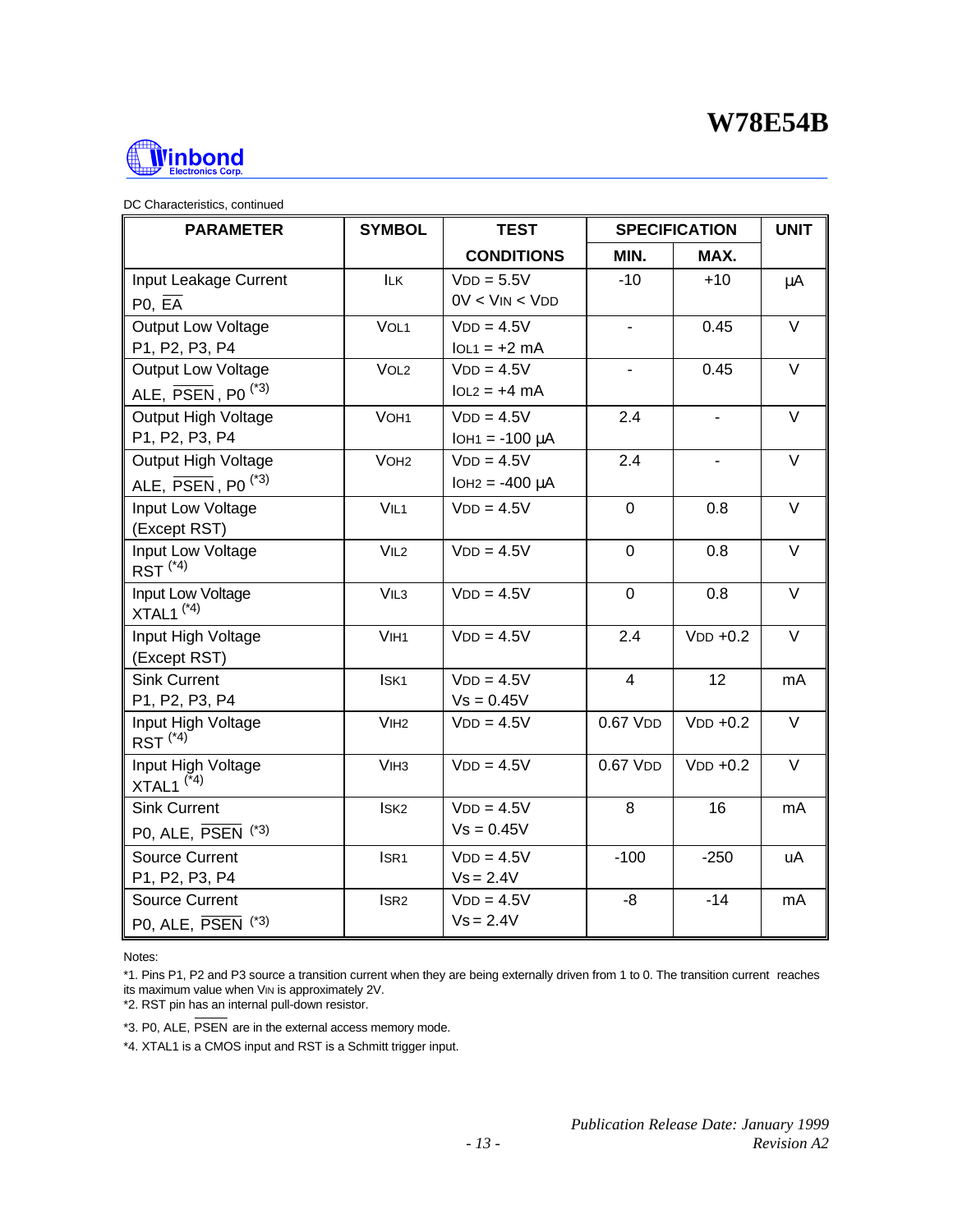

## **AC CHARACTERISTICS**

The AC specifications are a function of the particular process used to manufacture the part, the ratings of the I/O buffers, the capacitive load, and the internal routing capacitance. Most of the specifications can be expressed in terms of multiple input clock periods (TCP), and actual parts will usually experience less than a  $\pm 20$  nS variation. The numbers below represent the performance expected from a 0.6micron CMOS process when using 2 and 4 mA output buffers.

#### **Clock Input Waveform**



| <b>PARAMETER</b> | <b>SYMBOL</b> | MIN. | TYP.                     | MAX.                     | <b>UNIT</b> | <b>NOTES</b> |
|------------------|---------------|------|--------------------------|--------------------------|-------------|--------------|
| Operating Speed  | For           |      | -                        | 40                       | <b>MHz</b>  |              |
| Clock Period     | Тср           | 25   | $\overline{\phantom{0}}$ |                          | nS          |              |
| Clock High       | Тсн           | 10   |                          | ۰                        | nS          |              |
| Clock Low        | ⊤с∟           | 10   | $\overline{\phantom{0}}$ | $\overline{\phantom{0}}$ | nS          |              |

Notes:

1. The clock may be stopped indefinitely in either state.

2. The TCP specification is used as a reference in other specifications.

3. There are no duty cycle requirements on the XTAL1 input.

## **Program Fetch Cycle**

| <b>PARAMETER</b>              | <b>SYMBOL</b> | MIN.             | TYP.  | MAX.   | <b>UNIT</b> | <b>NOTES</b>   |
|-------------------------------|---------------|------------------|-------|--------|-------------|----------------|
| Address Valid to ALE Low      | <b>TAAS</b>   | 1 Tcp - $\Delta$ |       |        | nS          | 4              |
| Address Hold from ALE Low     | <b>TAAH</b>   | 1 Tcp - $\Delta$ |       |        | nS          | 1, 4           |
| ALE Low to PSEN Low           | <b>TAPL</b>   | 1 Tcp - $\Delta$ |       |        | nS          | $\overline{4}$ |
| <b>PSEN Low to Data Valid</b> | <b>TPDA</b>   |                  |       | 2 TCP  | nS          | 2              |
| Data Hold after PSEN High     | <b>TPDH</b>   | 0                |       | 1 TcP  | nS          | 3              |
| Data Float after PSEN High    | TPDZ          | 0                |       | 1 TCP  | nS          |                |
| <b>ALE Pulse Width</b>        | <b>TALW</b>   | 2 TCP - $\Delta$ | 2 TCP | $\sim$ | nS          | $\overline{4}$ |
| <b>PSEN Pulse Width</b>       | <b>TPSW</b>   | 3 TCP - $\Delta$ | 3 TCP | ۰      | nS          | 4              |

Notes:

1. P0.0−P0.7, P2.0−P2.7 remain stable throughout entire memory cycle.

2. Memory access time is 3 TCP.

3. Data have been latched internally prior to PSEN going high.

4. "Δ" (due to buffer driving delay and wire loading) is 20 nS.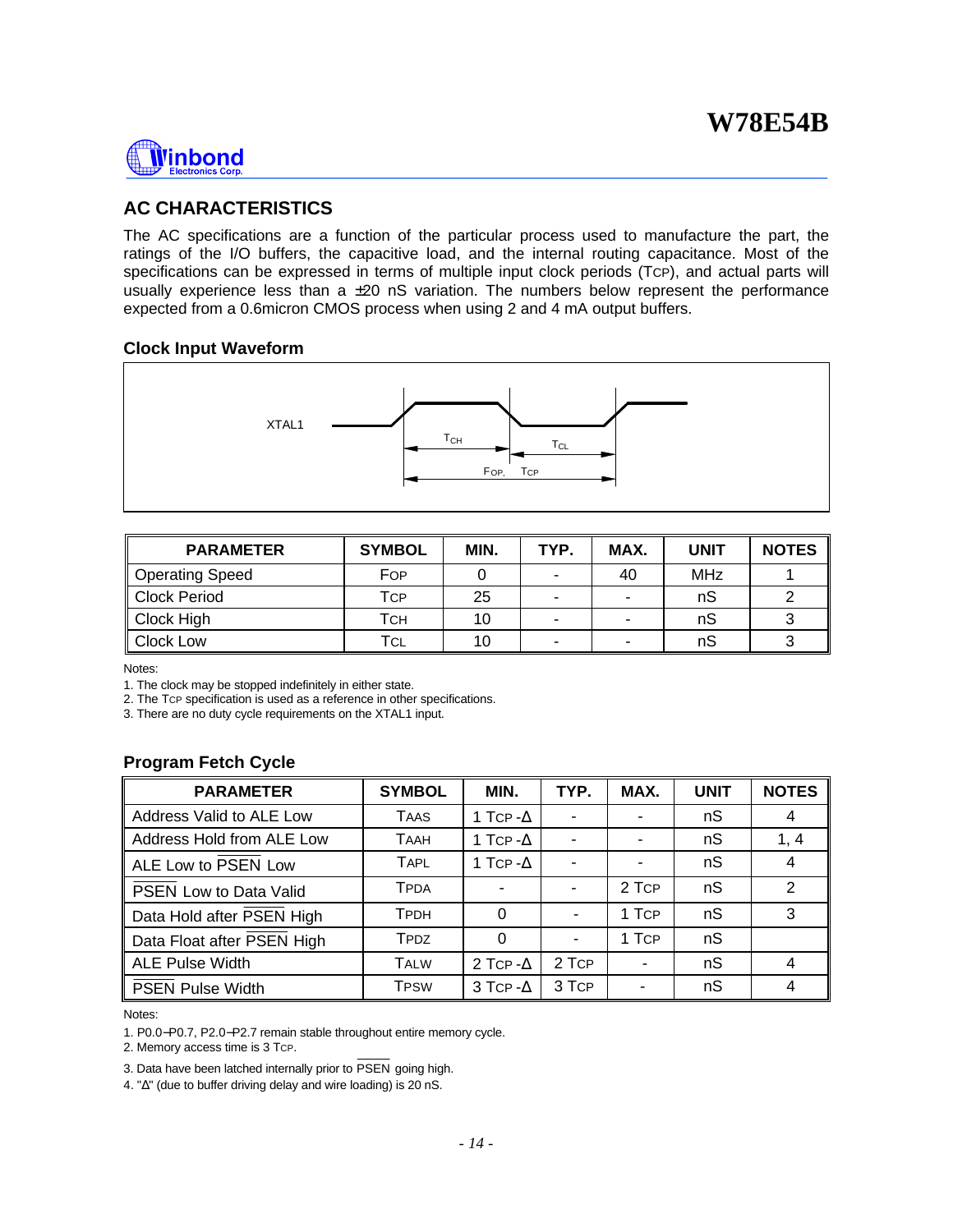

## **Data Read Cycle**

| <b>PARAMETER</b>        | <b>SYMBOL</b> | MIN.             | TYP.  | MAX.             | <b>UNIT</b> | <b>NOTES</b> |
|-------------------------|---------------|------------------|-------|------------------|-------------|--------------|
| ALE Low to RD Low       | Tdar          | 3 TCP- $\Delta$  |       | 3 TCP + $\Delta$ | nS          | 1, 2         |
| RD Low to Data Valid    | Tdda          |                  |       | 4 TCP            | nS          |              |
| Data Hold from RD High  | Тррн          |                  |       | 2 TCP            | nS          |              |
| Data Float from RD High | Todz          |                  |       | 2 TCP            | nS          |              |
| RD Pulse Width          | TDRD          | 6 TCP - $\Delta$ | 6 TCP |                  | nS          |              |

Notes:

1. Data memory access time is 8 TCP.

2. "Δ" (due to buffer driving delay and wire loading) is 20 nS.

## **Data Write Cycle**

| <b>PARAMETER</b>       | <b>SYMBOL</b> | MIN.             | TYP.  | MAX.             | <b>UNIT</b> |
|------------------------|---------------|------------------|-------|------------------|-------------|
| ALE Low to WR Low      | TDAW          | 3 TCP - $\Delta$ |       | 3 TCP + $\Delta$ | nS          |
| Data Valid to WR Low   | <b>T</b> DAD  | 1 Tcp - $\Delta$ |       |                  | nS          |
| Data Hold from WR High | Tdwd          | 1 Tcp - $\Delta$ |       |                  | nS          |
| WR Pulse Width         | TDWR          | 6 TCP - $\Delta$ | 6 TCP |                  | nS          |

Note: "Δ" (due to buffer driving delay and wire loading) is 20 nS.

## **Port Access Cycle**

| <b>PARAMETER</b>             | <b>SYMBOL</b> | MIN.  | TYP. | MAX. | <b>UNIT</b> |
|------------------------------|---------------|-------|------|------|-------------|
| Port Input Setup to ALE Low  | TPDS          | 1 TCP | -    | -    | nS          |
| Port Input Hold from ALE Low | Тррн          |       | -    |      | nS          |
| Port Output to ALE           | TPDA          | 1 TCP | -    |      | nS          |

Note: Ports are read during S5P2, and output data becomes available at the end of S6P2. The timing data are referenced to ALE, since it provides a convenient reference.

## **Program Operation**

| <b>PARAMETER</b>   | <b>SYMBOL</b>   | MIN. | TYP. | MAX. | <b>UNIT</b> |
|--------------------|-----------------|------|------|------|-------------|
| VPP Setup Time     | <b>TVPS</b>     | 2.0  | -    |      | $\mu$ S     |
| Data Setup Time    | T <sub>DS</sub> | 2.0  |      |      | $\mu$ S     |
| Data Hold Time     | Трн             | 2.0  |      |      | $\mu$ S     |
| Address Setup Time | <b>TAS</b>      | 2.0  |      |      | $\mu S$     |
| Address Hold Time  | TAH             |      | -    |      | $\mu S$     |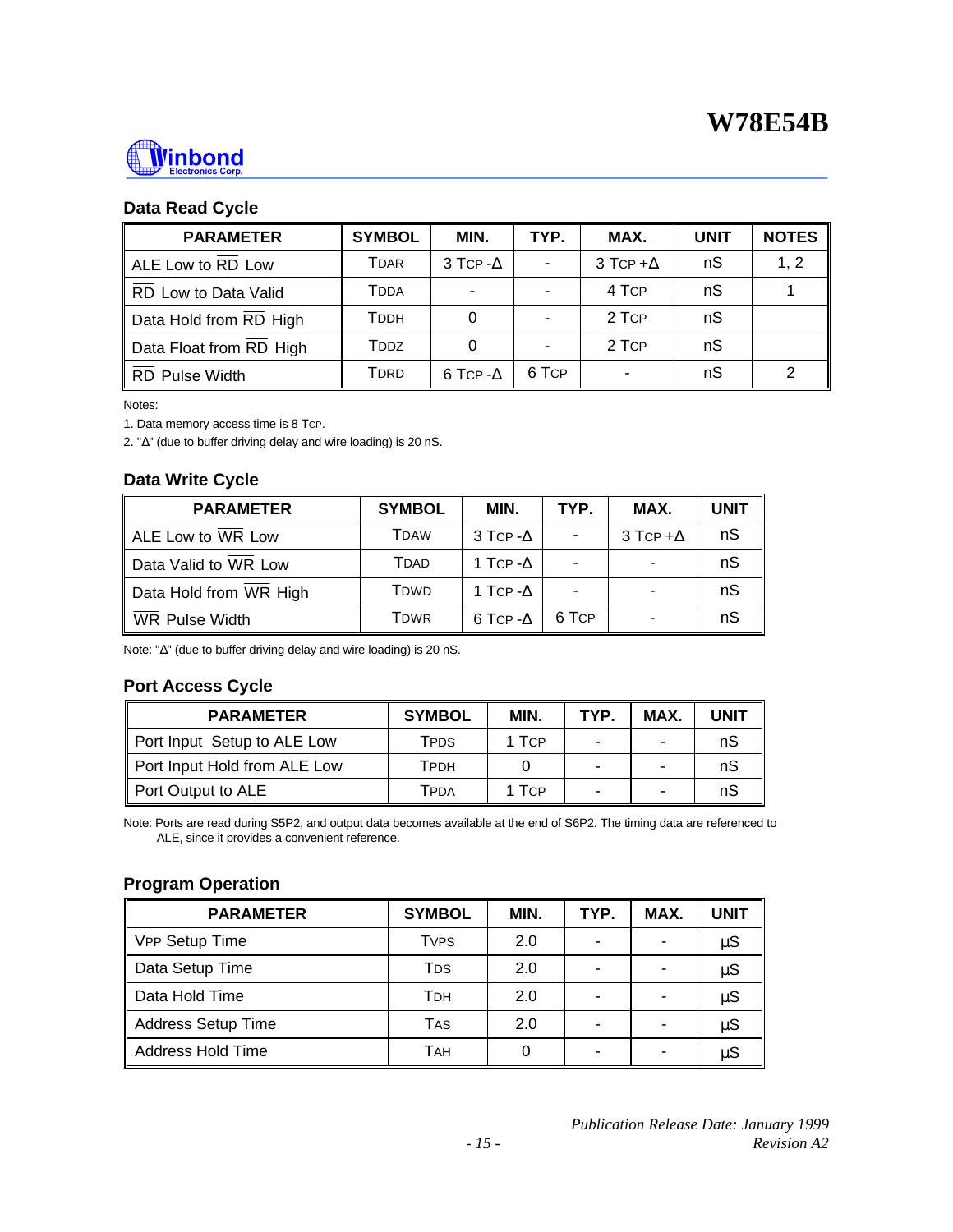

| Program Operation, continued |  |
|------------------------------|--|
|                              |  |

| <b>PARAMETER</b>                                | <b>SYMBOL</b>           | MIN. | TYP. | MAX. | <b>UNIT</b> |
|-------------------------------------------------|-------------------------|------|------|------|-------------|
| CE Program Pulse Width for<br>Program Operation | <b>TPWP</b>             | 290  | 300  | 310  | $\mu S$     |
| <b>OECTRL Setup Time</b>                        | Tocs                    | 2.0  |      |      | $\mu S$     |
| <b>OECTRL Hold Time</b>                         | Тосн                    | 2.0  |      |      | $\mu S$     |
| OE Setup Time                                   | <b>TOES</b>             | 2.0  |      |      | $\mu$ S     |
| OE High to Output Float                         | <b>T</b> <sub>DFP</sub> | 0    |      | 130  | nS          |
| Data Valid from OE                              | TOEV                    |      |      | 150  | nS          |

Note: Flash data can be accessed only in flash mode. The RST pin must pull in VIH status, the ALE pin must pull in VIL status, and the PSEN pin must pull in VIH status.

## **TIMING WAVEFORMS**

## **Program Fetch Cycle**

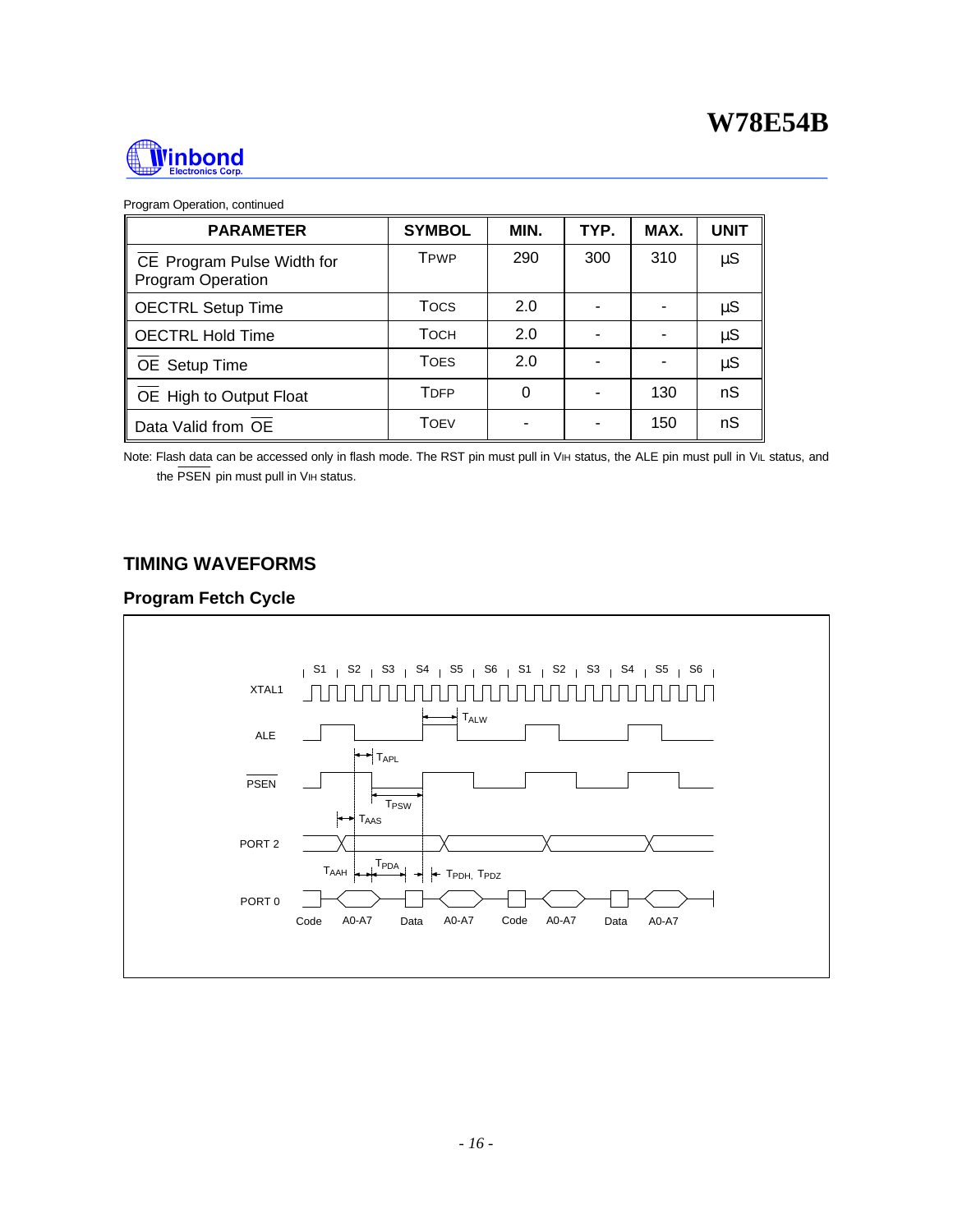

Timing Waveforms, continued

## **Data Read Cycle**



## **Data Write Cycle**

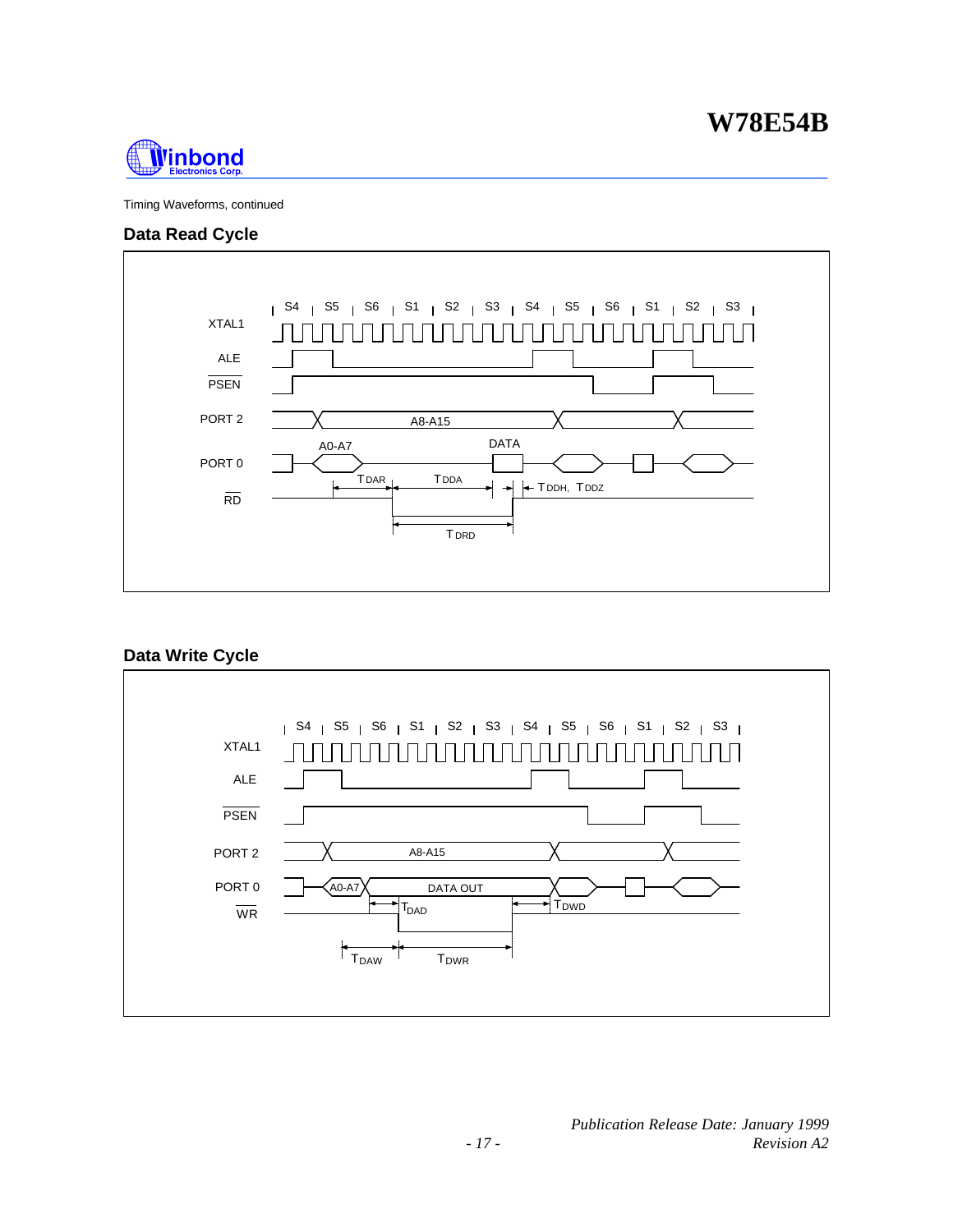

Timing Waveforms, continued

## **Port Access Cycle**



## **Program Operation**

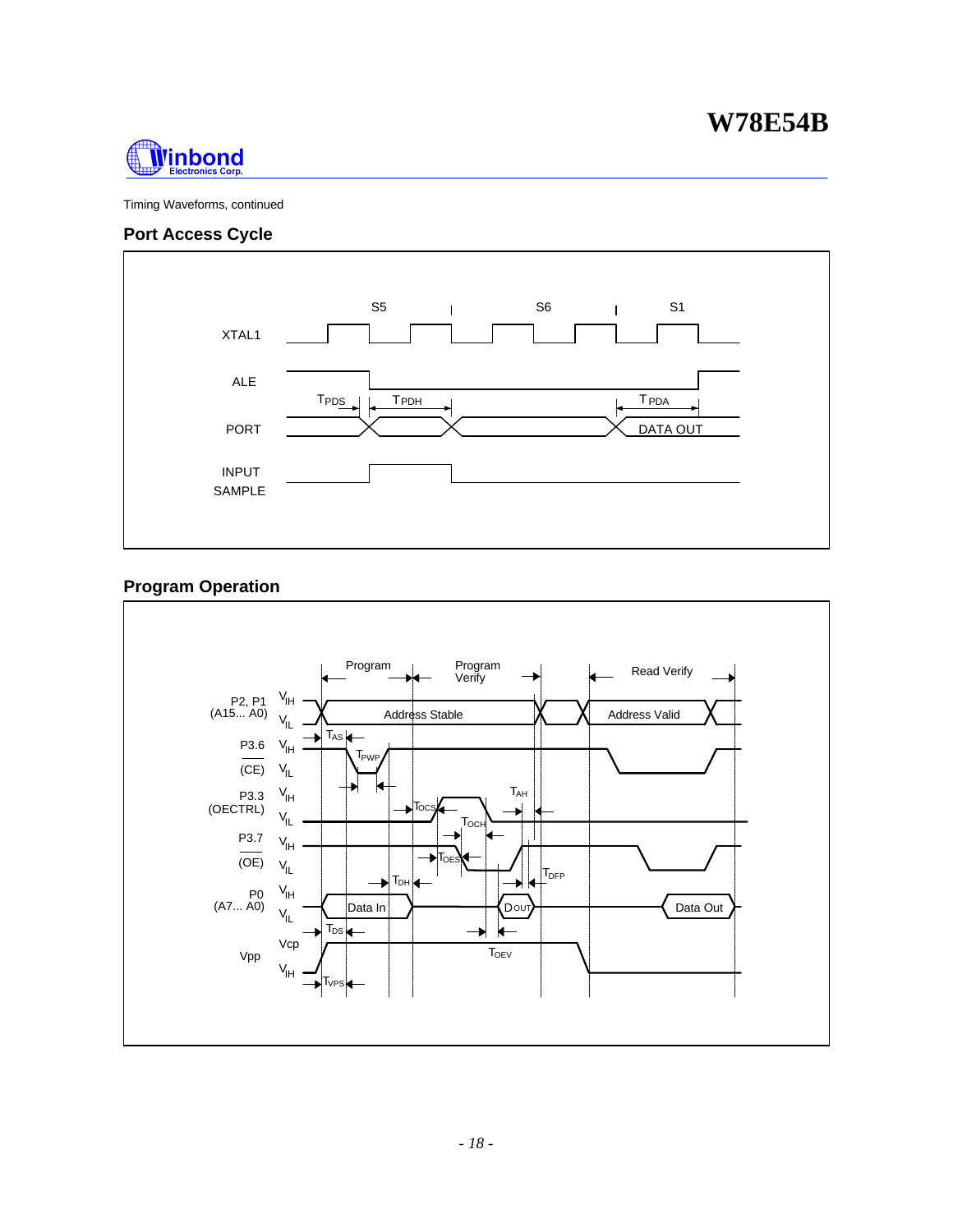

## **TYPICAL APPLICATION CIRCUITS**

## **Expanded External Program Memory and Crystal**



| <b>CRYSTAL</b> | C1  | C <sub>2</sub> | R    |
|----------------|-----|----------------|------|
| 16 MHz         | 30P | 30P            |      |
| 24 MHz         | 15P | 15P            |      |
| 33 MHz         | 10P | 10P            | 6.8K |
| 40 MHz         | 5Р  | 5Ρ             | 4.7K |

Above table shows the reference values for crystal applications (full gain).

Note: C1, C2, R components refer to Figure A.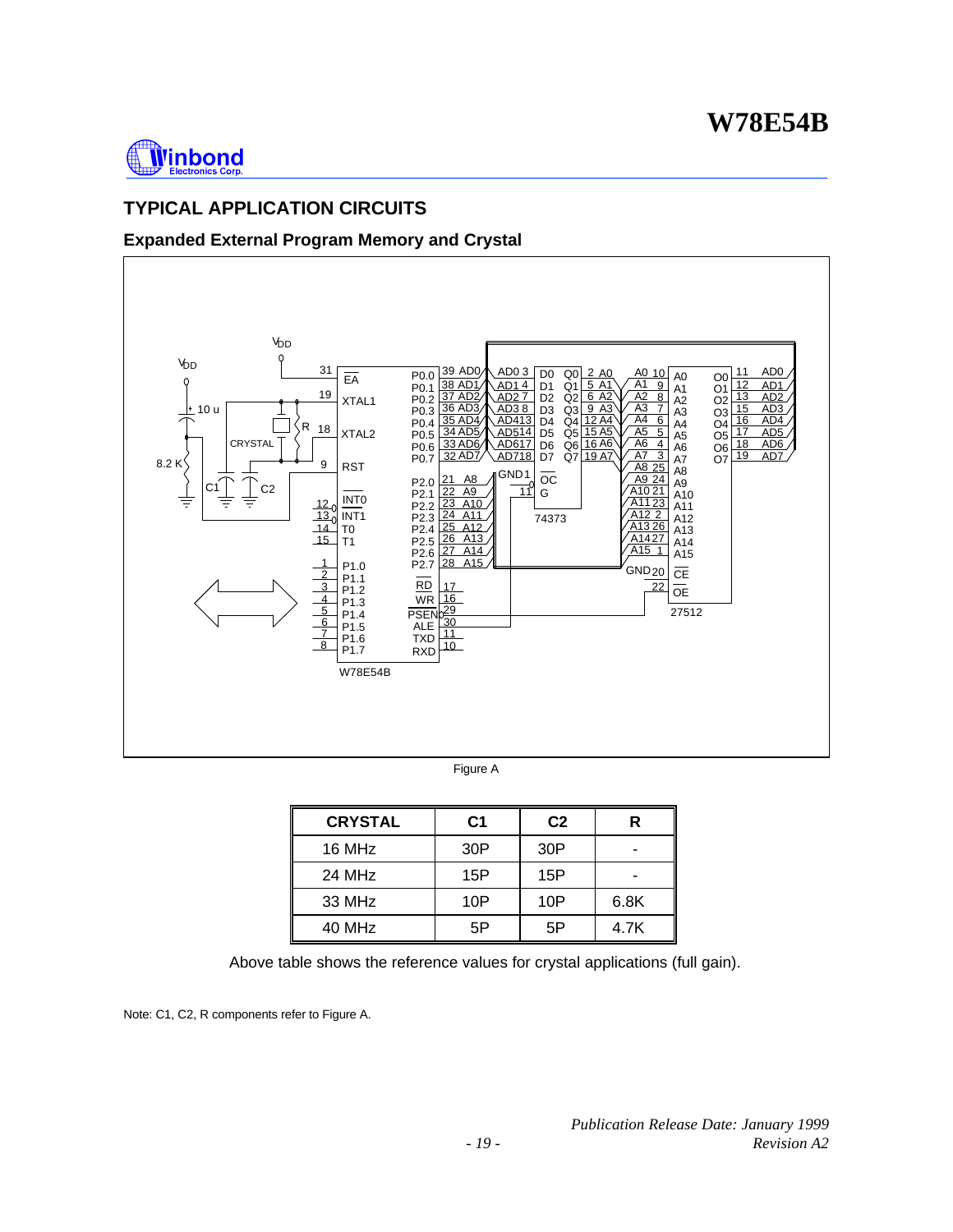

Typical Application Circuits, continued

## **Expanded External Data Memory and Oscillator**



Figure B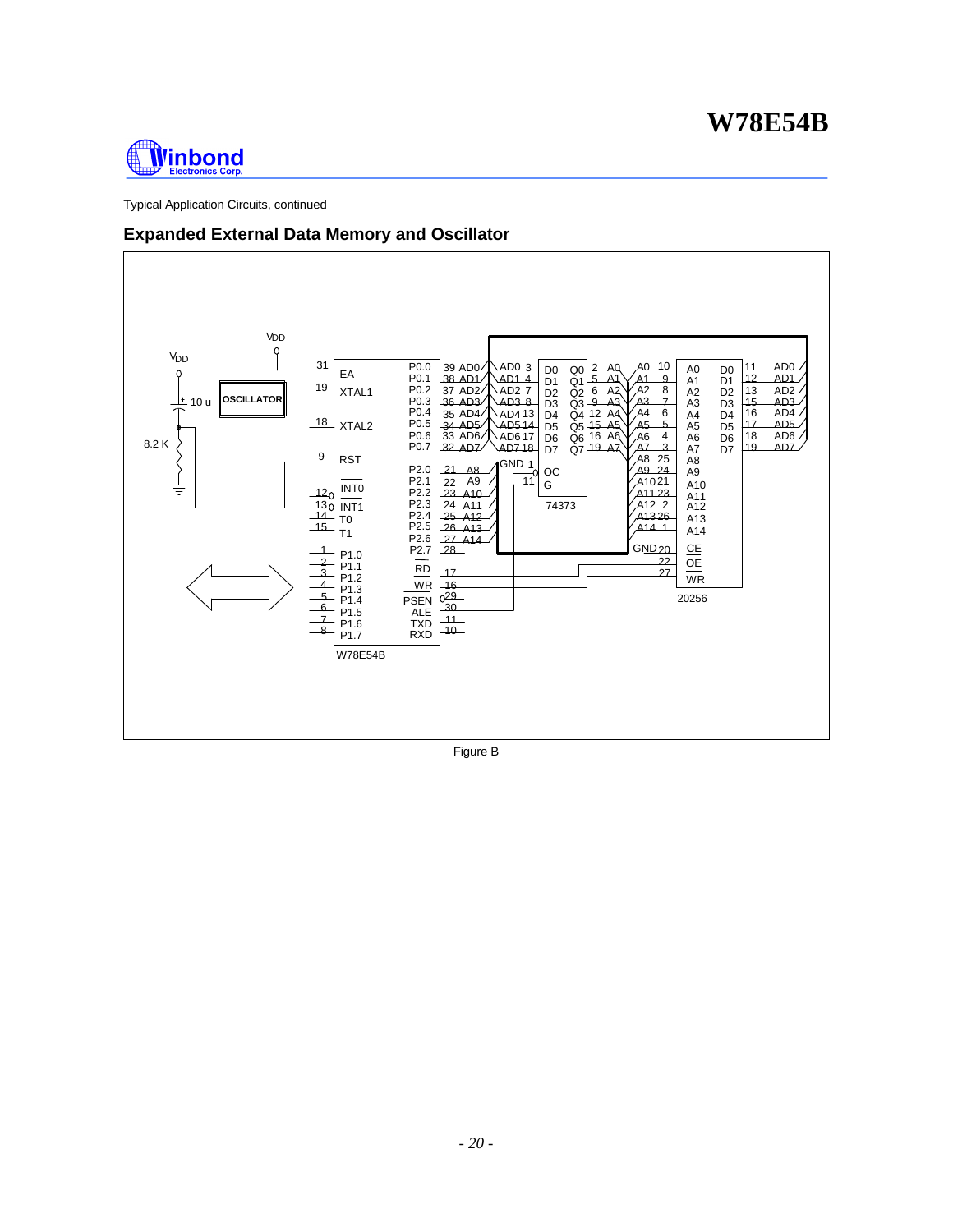

## **PACKAGE DIMENSIONS**

### **40-pin DIP**



## **44-pin PLCC**